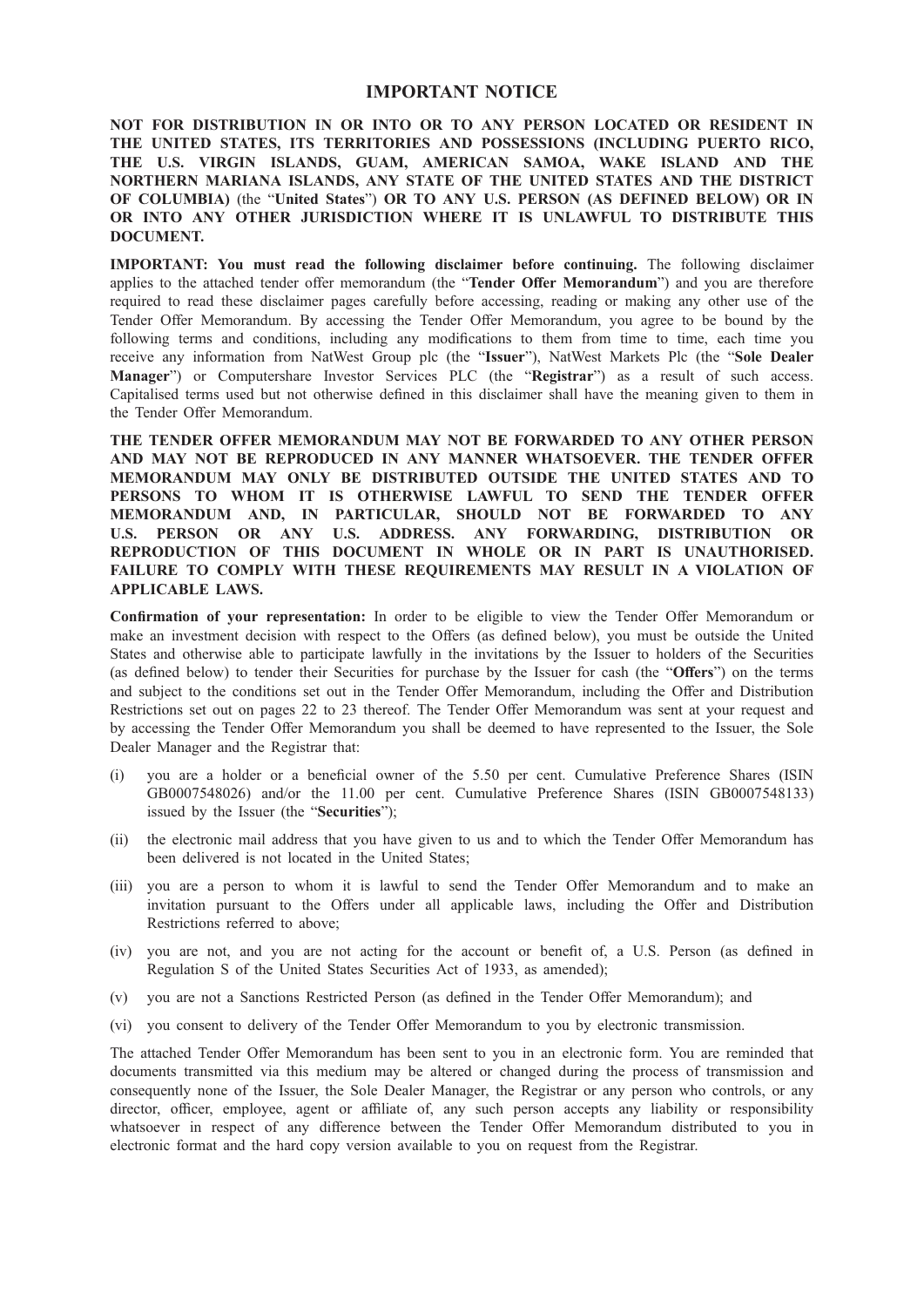You are otherwise reminded that the Tender Offer Memorandum has been sent to you on the basis that you are a person into whose possession the Tender Offer Memorandum may be lawfully delivered in accordance with the laws of the jurisdiction in which you are located or resident and you may not, nor are you authorised to, deliver the Tender Offer Memorandum to any other person.

Any materials relating to the Offers do not constitute, and may not be used in connection with, any form of offer or solicitation in any place where such offers or solicitations are not permitted by law. If a jurisdiction requires that an Offer be made by a licensed broker or dealer and any of the Sole Dealer Manager or any of its affiliates is such a licensed broker or dealer in that jurisdiction, such Offer shall be deemed to be made by the Sole Dealer Manager or such affiliate, as the case may be, on behalf of the Issuer in such jurisdiction.

Restrictions: Nothing in this electronic transmission constitutes an offer to buy or the solicitation of an offer to sell securities in the United States or any other jurisdiction in which such offer or solicitation would be unlawful.

The distribution of the Tender Offer Memorandum in certain jurisdictions may be restricted by law. Persons into whose possession the Tender Offer Memorandum comes are required by the Issuer, the Sole Dealer Manager and the Registrar to inform themselves about, and to observe, any such restrictions.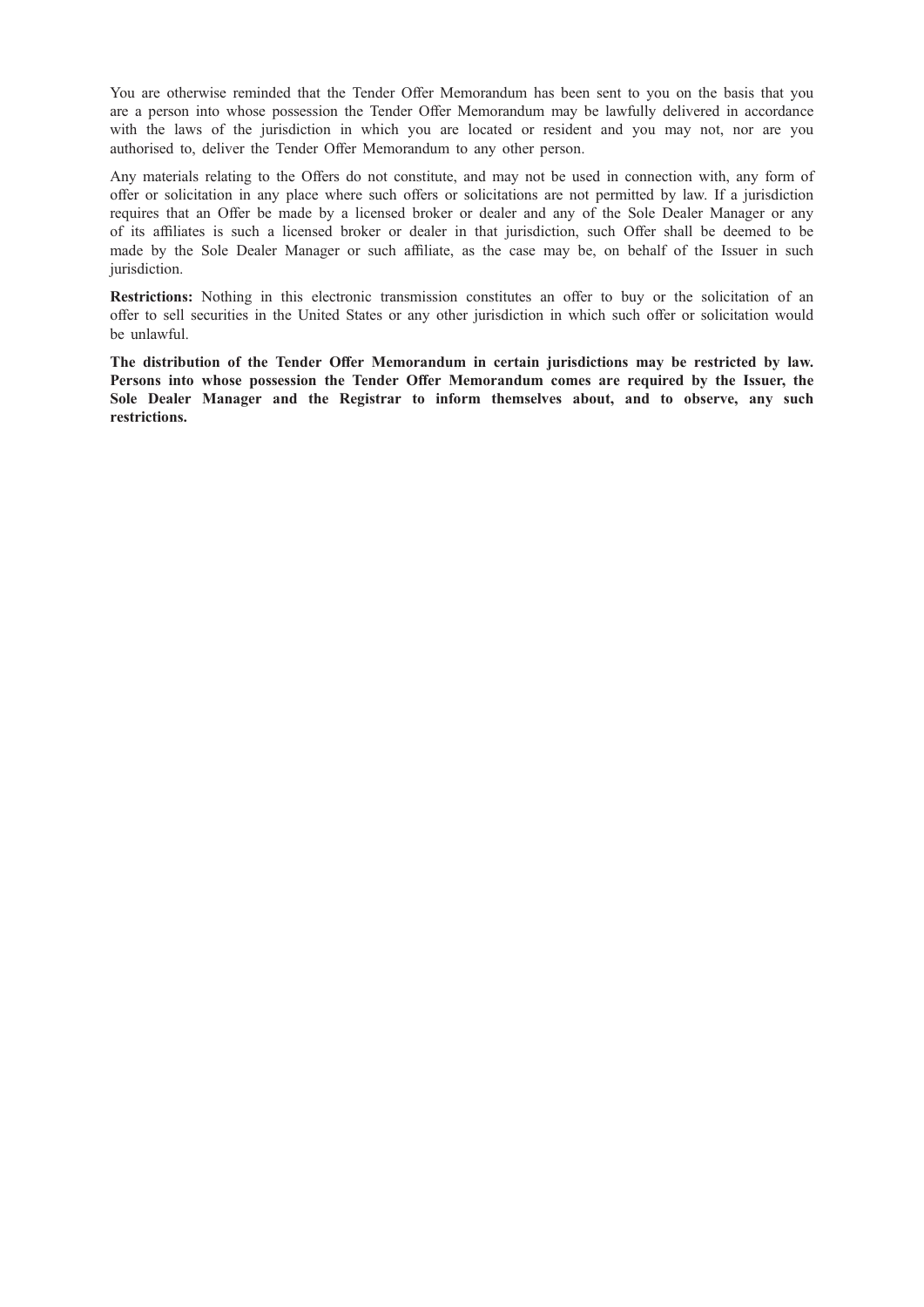NOT FOR DISTRIBUTION IN OR INTO OR TO ANY PERSON LOCATED OR RESIDENT IN THE UNITED STATES, ITS TERRITORIES AND POSSESSIONS (INCLUDING PUERTO RICO, THE U.S. VIRGIN ISLANDS, GUAM, AMERICAN SAMOA, WAKE ISLAND AND THE NORTHERN MARIANA ISLANDS, ANY STATE OF THE UNITED STATES AND THE DISTRICT OF COLUMBIA) OR TO ANY U.S. PERSON OR IN OR INTO ANY OTHER JURISDICTION WHERE IT IS UNLAWFUL TO DISTRIBUTE THIS DOCUMENT

This Tender Offer Memorandum does not constitute an invitation to participate in the Offers in or from any jurisdiction in or from which, or to or from any person to or from whom, it is unlawful to make such offer under applicable securities laws or otherwise. The distribution of this document in certain jurisdictions (in particular, the United States, the United Kingdom, Belgium, France and Italy) may be restricted by law. See "Offer and Distribution Restrictions" below. Persons into whose possession this document comes are required by the Sole Dealer Manager and the Issuer to inform themselves about, and to observe, any such restrictions. No action that would permit a public offer has been or will be taken in any jurisdiction by the Sole Dealer Manager or by the Issuer.

### TENDER OFFER MEMORANDUM DATED 24 NOVEMBER 2021

### THIS DOCUMENT IS IMPORTANT AND REQUIRES IMMEDIATE ATTENTION



Invitations by

# NATWEST GROUP PLC

(Incorporated in Scotland with Registered Number SC045551)

(the "Issuer")

to the holders of the following Securities:

| <b>Description of Securities</b>                | <b>ISIN</b>  | Aggregate<br>Liquidation<br><b>Preference</b><br>Outstanding | <b>Purchase Price</b> | Amount subject to<br>the relevant Offer |
|-------------------------------------------------|--------------|--------------------------------------------------------------|-----------------------|-----------------------------------------|
| 5.50 per cent. Cumulative<br>Preference Shares  | GB0007548026 | £400,000                                                     | $102.00$ per cent.    | Any and all                             |
| 11.00 per cent. Cumulative<br>Preference Shares | GB0007548133 | £500,000                                                     | 155.00 per cent.      | Any and all                             |

(each a "Series" and together the "Securities")

to tender any and all of such Securities for purchase by the Issuer for cash (each such invitation an "Offer" and, together, the "Offers").

THE OFFERS COMMENCE ON 24 NOVEMBER 2021 AND WILL EXPIRE AT 1.00 P.M. (LONDON TIME) ON 14 DECEMBER 2021 (THE "EXPIRATION DEADLINE"), UNLESS AMENDED, EXTENDED, RE-OPENED, WITHDRAWN OR TERMINATED AT THE SOLE AND ABSOLUTE DISCRETION OF THE ISSUER. TENDER INSTRUCTIONS, ONCE SUBMITTED, MAY, IN PRINCIPLE, NOT BE WITHDRAWN EXCEPT IN THE LIMITED CIRCUMSTANCES OUTLINED IN THIS TENDER OFFER MEMORANDUM UNDER THE HEADING "AMENDMENT AND TERMINATION".

Custodians and CREST will have deadlines for receiving instructions prior to the Expiration Deadline and holders should contact any intermediary through which they hold their Securities as soon as possible to ensure proper and timely delivery of instructions.

Structuring Adviser and Sole Dealer Manager

#### NATWEST MARKETS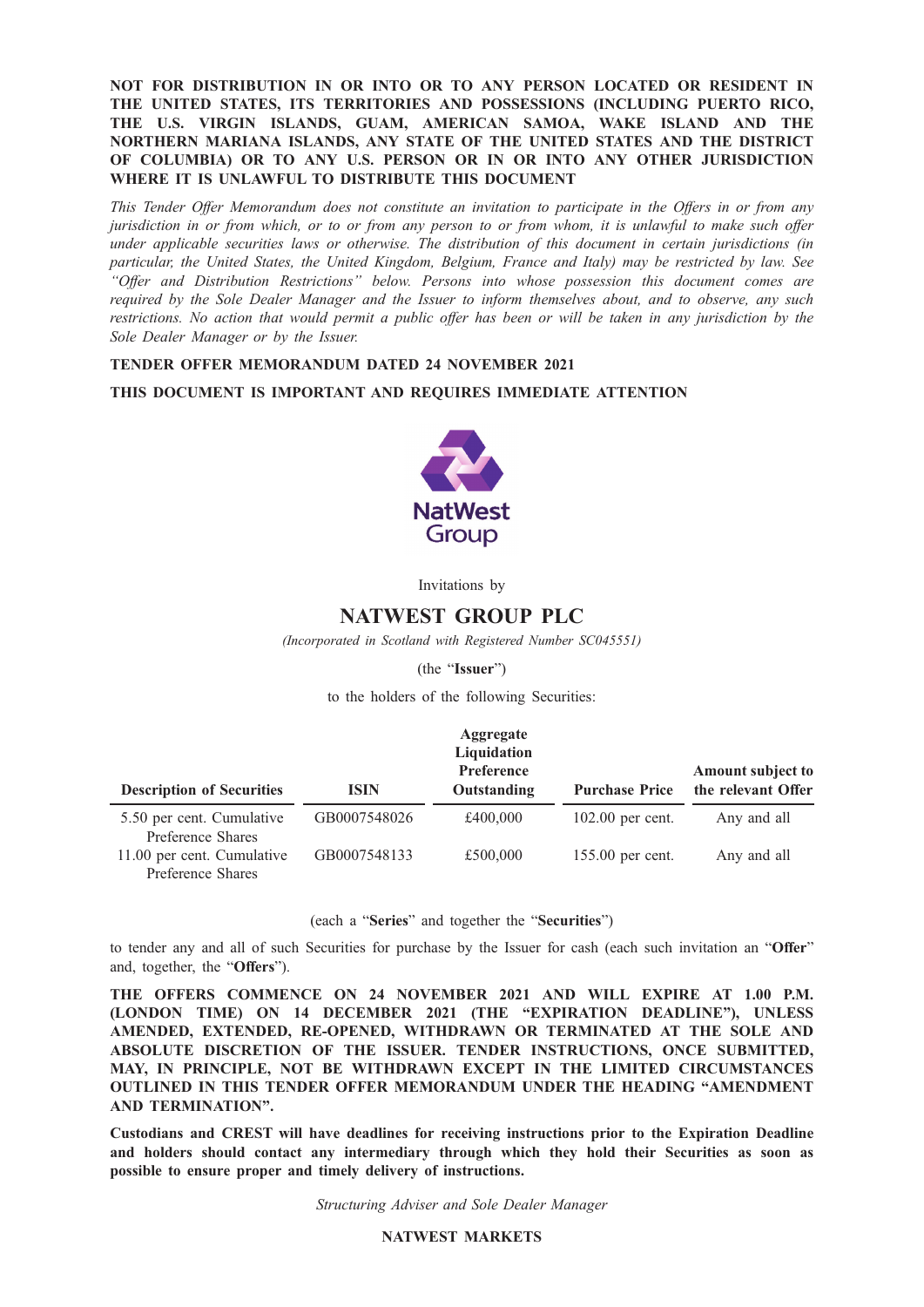# **CONTENTS**

|                                            | Page           |
|--------------------------------------------|----------------|
| <b>Important Notices</b>                   | $\mathbf{1}$   |
| Overview of Offers                         | $\overline{2}$ |
| Definitions and Interpretation             | $\overline{4}$ |
| Indicative Timetable                       | $\tau$         |
| Risk Factors and Other Considerations      | 8              |
| Terms and Conditions of the Offers         | 10             |
| Procedures for Participating in the Offers | 13             |
| Amendment and Termination                  | 18             |
| Tax Consequences                           | 20             |
| Sole Dealer Manager and Registrar          | 21             |
| Offer and Distribution Restrictions        | 22             |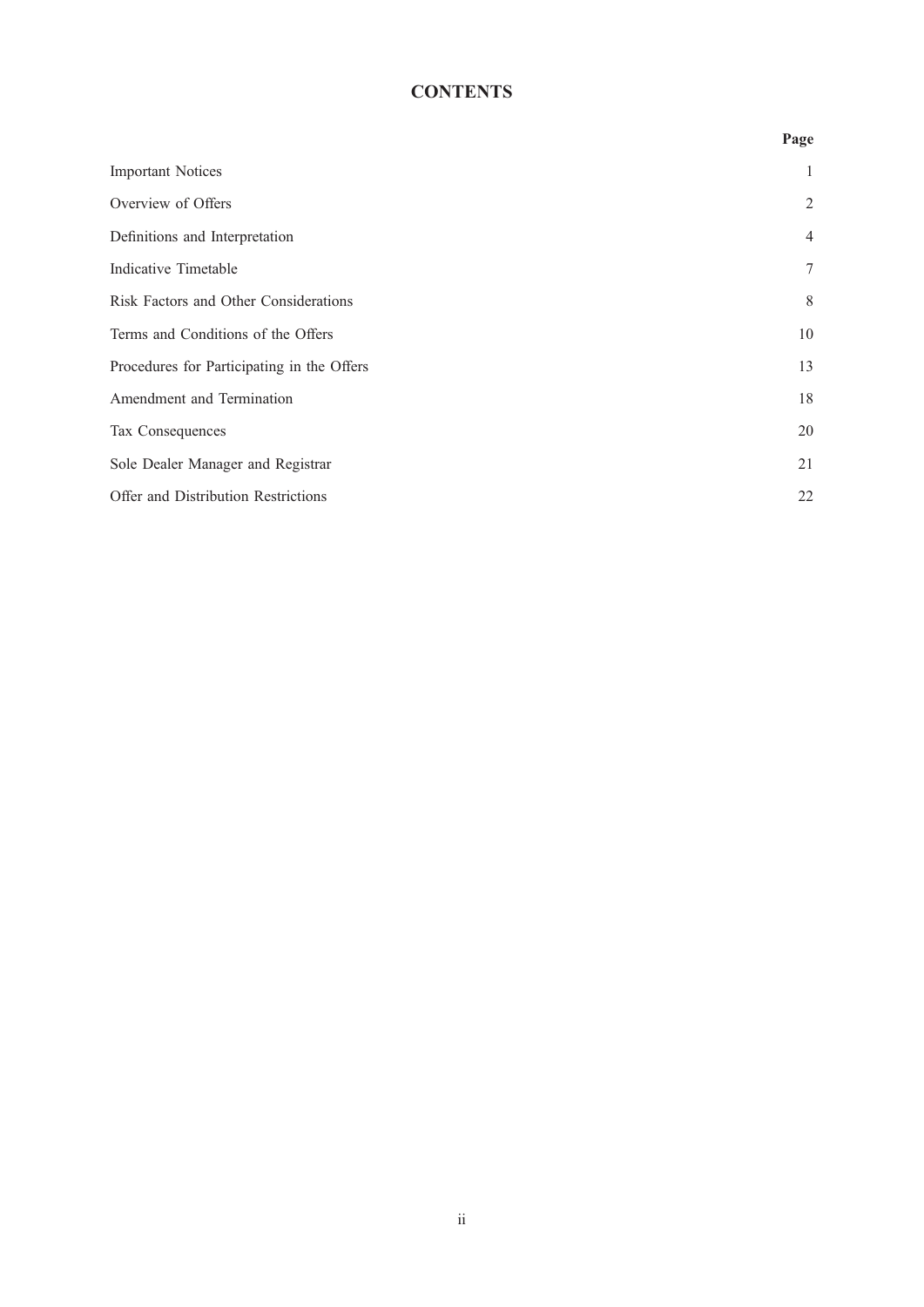### IMPORTANT NOTICES

This Tender Offer Memorandum contains important information which should be read carefully before any decision is made with respect to the Offers. If any Securityholder is in any doubt as to the action it should take or is unsure of the impact of the Offers, it is recommended to seek its own financial and legal advice, including as to any tax consequences, from its stockbroker, bank manager, solicitor, accountant or other independent financial or legal adviser. Any individual or company whose Securities are held on its behalf by a broker, dealer, bank, custodian, trust company or other nominee or intermediary must contact such entity if it wishes to tender Securities in the relevant Offer. None of the Issuer, the Sole Dealer Manager or the Registrar is providing Securityholders with any legal, business, tax or other advice in this Tender Offer Memorandum. Securityholders should consult with their own advisers as needed to assist them in making an investment decision and to advise them whether they are legally permitted to offer Securities for cash.

The Issuer accepts responsibility for the information contained in this Tender Offer Memorandum. To the best of the knowledge and belief of the Issuer (having taken all reasonable care to ensure that such is the case), the information contained in this Tender Offer Memorandum is in accordance with the facts and does not omit anything likely to affect the import of such information. Neither the Sole Dealer Manager nor any of its affiliates have authorised the whole or any part of this Tender Offer Memorandum and none of them makes any representation or warranty or accepts any responsibility as to the accuracy or completeness of the information contained in this Tender Offer Memorandum, or accepts any responsibility for any acts or omissions of the Issuer or any third party in connection with the Offers.

Each Securityholder is solely responsible for making its own independent appraisal of all matters as such Securityholder deems appropriate (including those relating to the relevant Offer) and each Securityholder must make its own decision as to whether to tender any or all of its Securities for purchase pursuant to either Offer. None of the Sole Dealer Manager or the Registrar or any of their respective directors, employees or affiliates makes any representation or recommendation whatsoever regarding this Tender Offer Memorandum or the Offers, and none of the Issuer, the Sole Dealer Manager, the Registrar or their respective directors, employees or affiliates makes any recommendation as to whether holders of Securities should tender Securities for purchase pursuant to the Offers. The Registrar is the agent of the Issuer and owes no duty to any holder of Securities.

No person has been authorised to give any information or to make any representation other than those contained in this Tender Offer Memorandum in connection with the Offers and, if given or made, such information or representation must not be relied upon as having been authorised by the Issuer or the Sole Dealer Manager. Neither the delivery of this Tender Offer Memorandum nor any purchase of Securities pursuant to the Offers shall, under any circumstances, constitute a representation or create any implication that there has been no change in the affairs of the Issuer since the date of this Tender Offer Memorandum or that the information contained in this Tender Offer Memorandum is correct as of any time subsequent to the date of this Tender Offer Memorandum.

Securities can only be tendered in the Offers in accordance with the procedures described in "Procedures for Participating in the Offers".

Securityholders who do not participate in the Offers, or whose Securities are not accepted for purchase by the Issuer, will continue to hold their Securities subject to the relevant Conditions.

Securityholders must comply with all laws that apply to them in any place in which they possess this Tender Offer Memorandum. Securityholders must also obtain any consents or approvals that they need in order to tender their Securities. None of the Issuer, the Sole Dealer Manager or the Registrar are responsible for Securityholders' compliance with these legal requirements. See "Offer and Distribution Restrictions." The applicable provisions of the Financial Services and Markets Act 2000 must be complied with in respect of anything done in relation to the Offers in, from or otherwise involving the United Kingdom.

Capitalised terms used in this Tender Offer Memorandum have the meaning given in "Definitions and Interpretation" below and any other definitions of such terms are for ease of reference only and shall not affect their interpretation.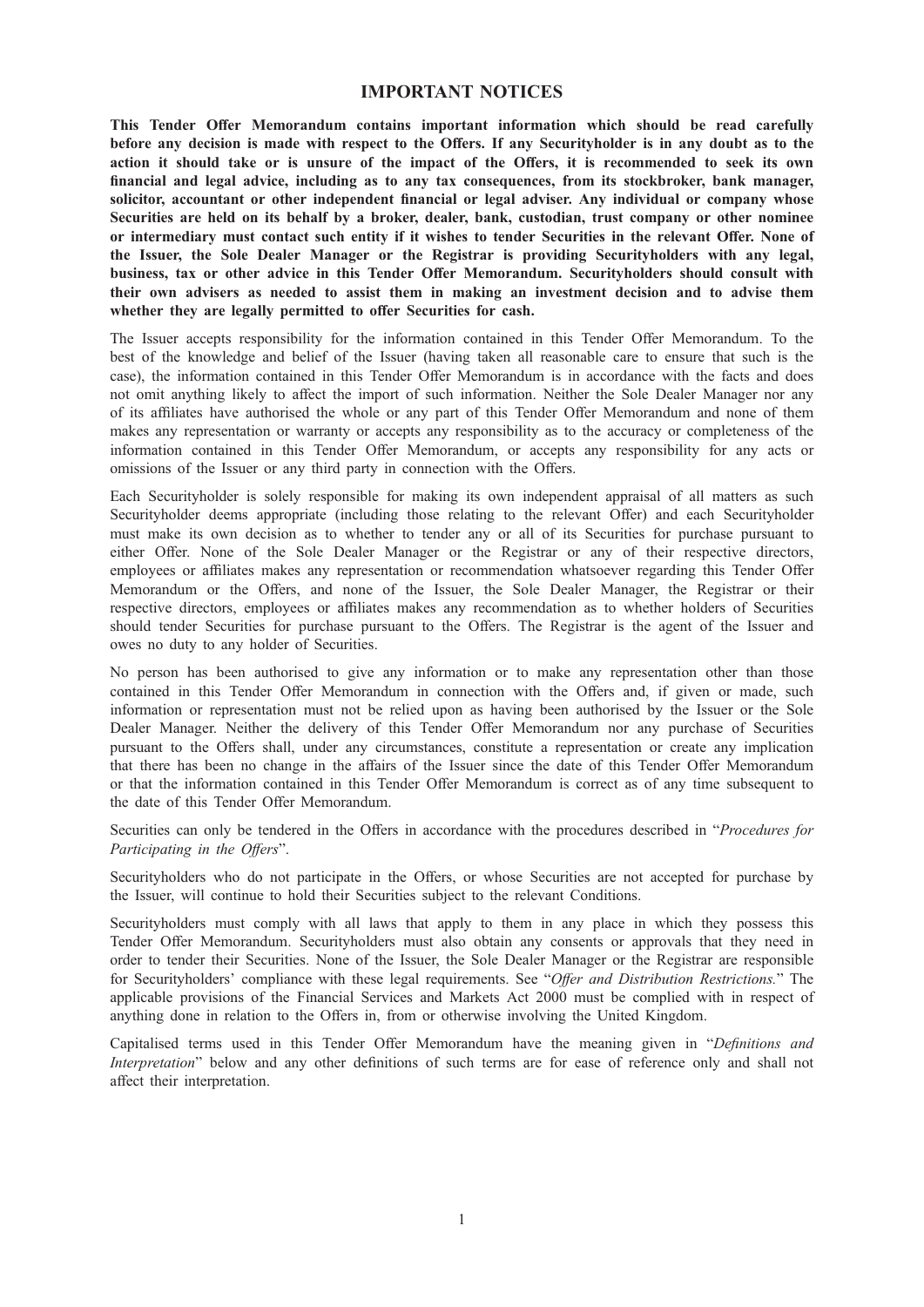### OVERVIEW OF OFFERS

Words and expressions defined in "Definitions and Interpretation" below or elsewhere in this Tender Offer Memorandum have the same meanings in this Overview.

### Amount subject to the Offers

If, in respect of either Series, the Issuer decides to accept any Securities of such Series validly tendered for purchase pursuant to the relevant Offer, the Issuer intends to accept all validly tendered Securities of such Series for purchase in full with no *pro rata* scaling. The Issuer is not under any obligation to accept for purchase any Securities tendered pursuant to either Offer. The acceptance for purchase by the Issuer of Securities tendered pursuant to each Offer is at the sole and absolute discretion of the Issuer and tenders may be rejected by the Issuer for any reason.

### Purchase Price and Accrued Dividends

The price payable in respect of the Securities accepted for purchase (in respect of each Series, the "Purchase Price") is set out in the table on the cover page of this Tender Offer Memorandum, and is expressed as a percentage of the liquidation preference of the relevant Securities.

In respect of any Securities accepted for purchase, the Issuer will also pay an amount equal to any accrued and unpaid dividends on the relevant Securities from, and including, the applicable dividend payment date for such Securities immediately preceding the Settlement Date up to, but excluding, the Settlement Date. The Settlement Date is expected to be 16 December 2021.

Securities repurchased by the Issuer pursuant to the Offers will be immediately cancelled. Securities which have not been validly tendered and accepted for purchase pursuant to the Offers will remain outstanding after the Settlement Date.

#### Amendment and Termination

The Issuer reserves the right, in its sole and absolute discretion, to extend, re-open, withdraw or terminate the Offers and to amend or waive any of the terms and conditions of the Offers at any time following the announcement of the Offers, as described herein under the heading "Amendment and Termination". Details of any such extension, re-opening, withdrawal, termination, amendment or waiver will be notified to the Securityholders as soon as possible after such decision.

#### Participation in the Offers

A tender of Securities for purchase may only be made by the submission of a valid Tender Instruction and (in the case of Securities not held in CREST) delivery of the certificate or certificates for the relevant Securities, in each case in accordance with the detailed procedures specified in this Tender Offer Memorandum. Different procedures apply for participation in the Offers in respect of (a) Securities held in CREST and (b) Securities held in certificated form.

#### Offer and Distribution Restrictions

The Issuer is making the Offers only in those jurisdictions where it is legal to do so. See "Offer and Distribution Restrictions". This document does not constitute a "prospectus" for the purposes of Regulation (EU) 2017/1129 (as amended or superseded), as it forms part of English law by virtue of the European Union (Withdrawal) Act 2018.

#### Deadlines

THE OFFERS COMMENCE ON 24 NOVEMBER 2021 AND WILL EXPIRE AT 1.00 P.M. (LONDON TIME) ON 14 DECEMBER 2021 (THE "EXPIRATION DEADLINE"), UNLESS AMENDED, EXTENDED, RE-OPENED, WITHDRAWN OR TERMINATED AT THE SOLE AND ABSOLUTE DISCRETION OF THE ISSUER. TENDER INSTRUCTIONS, ONCE SUBMITTED, MAY, IN PRINCIPLE, NOT BE WITHDRAWN EXCEPT IN THE LIMITED CIRCUMSTANCES OUTLINED IN THIS TENDER OFFER MEMORANDUM UNDER THE HEADING "AMENDMENT AND TERMINATION".

Custodians and CREST will have deadlines for receiving instructions prior to the Expiration Deadline and Securityholders should contact any intermediary through which they hold their Securities as soon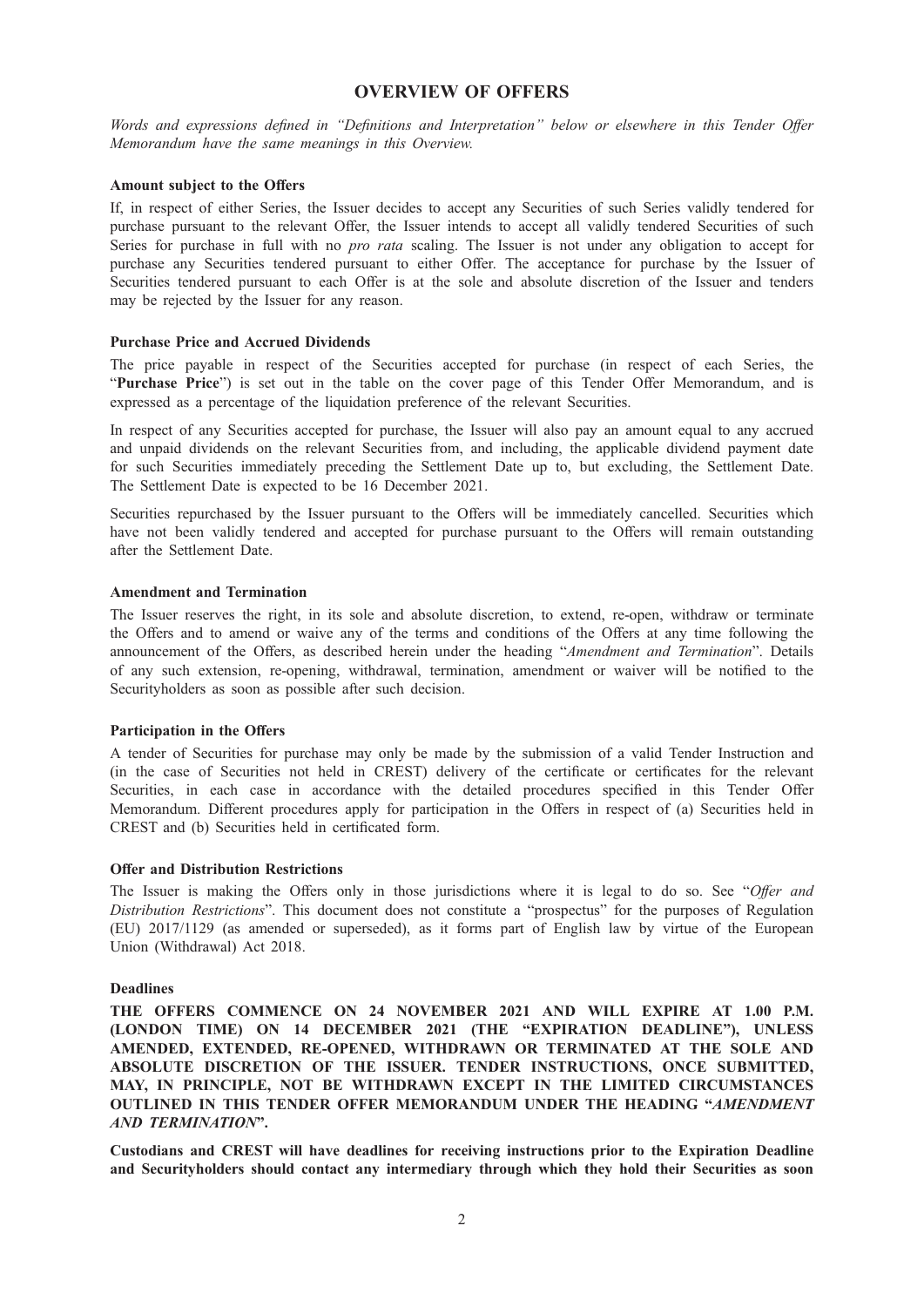as possible to ensure proper and timely delivery of instructions. Holders of Securities are also advised to ensure that, where any documents are posted to the Registrar, they allow sufficient time to ensure receipt of such documents by the Registrar by the relevant deadline. All documentation sent to or from a Securityholder is sent at such Securityholder's own risk.

### Further Information

Any questions or requests for assistance in connection with this Tender Offer Memorandum may be directed to the Sole Dealer Manager, and any questions or requests for assistance in connection with the delivery of Tender Instructions, or requests for additional copies of this Tender Offer Memorandum or related documents, which may be obtained free of charge, may be directed to the Registrar, in each case at the telephone number or e-mail address provided on the back cover of this Tender Offer Memorandum.

Before making a decision with respect to the Offers, Securityholders should carefully consider all of the information in this Tender Offer Memorandum and, in particular, the risk factors described in the section entitled "Risk Factors and Other Considerations".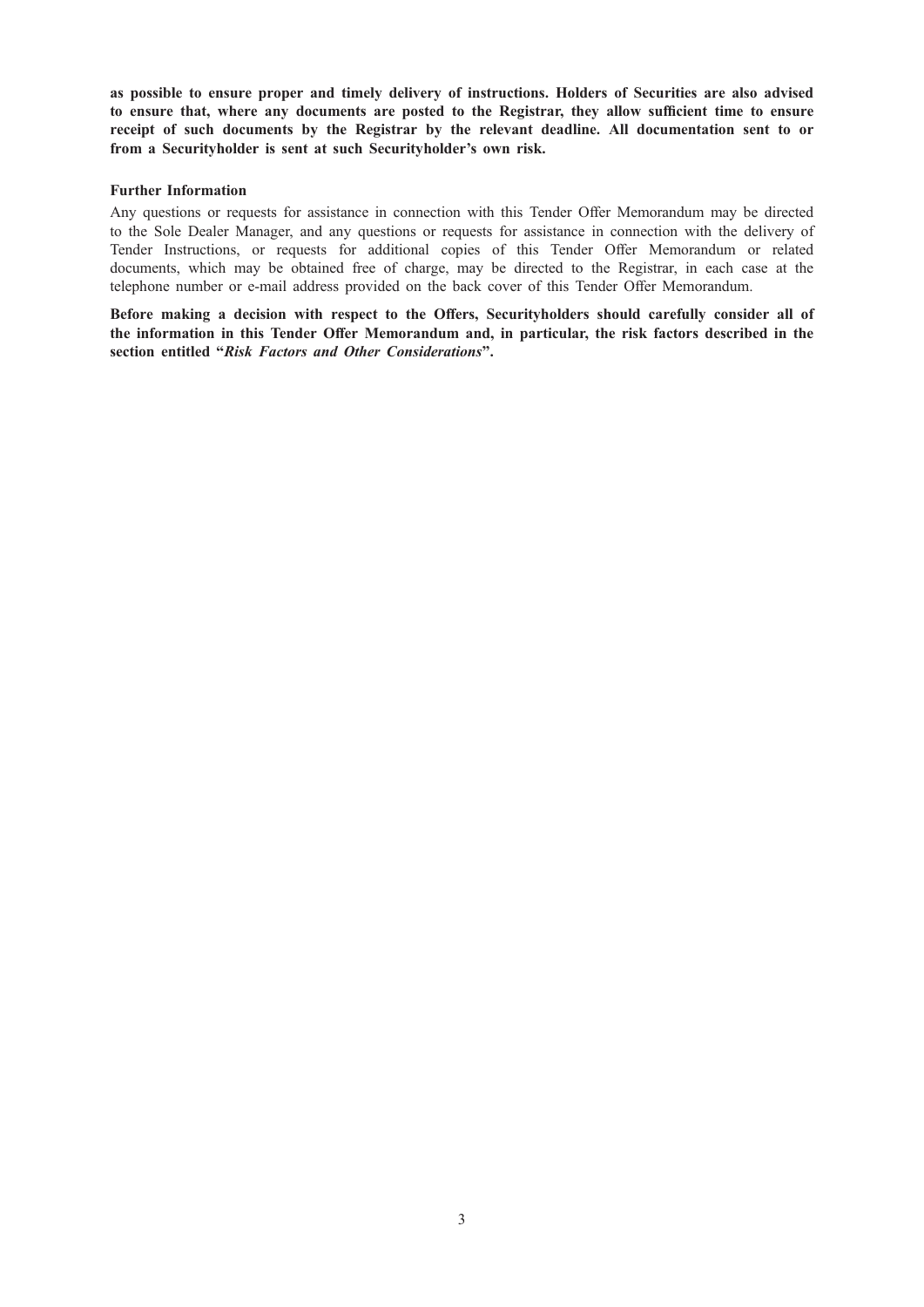### DEFINITIONS AND INTERPRETATION

For the avoidance of doubt, each invitation by the Issuer to Securityholders contained in this Tender Offer Memorandum is an invitation to treat by the Issuer and any references to any offer or invitation being made by the Issuer under or in respect of either Offer shall be construed accordingly. Furthermore, each defined term listed below and/or elsewhere in this Tender Offer Memorandum is subject to the right of the Issuer to extend, re-open, withdraw or terminate the Offers and to amend or waive any of the terms and conditions of the Offers, as described herein under the heading "Amendment and Termination". Subject to the foregoing, in this Tender Offer Memorandum the following expressions have the following meanings:

| <b>Accrued Dividend Payment</b>                    | An amount in cash (rounded to the nearest £0.01, with half a penny<br>being rounded upwards) equal to the dividend accrued on the relevant<br>Securities from and including the dividend payment date immediately<br>preceding the Settlement Date to but excluding the Settlement Date.                    |
|----------------------------------------------------|-------------------------------------------------------------------------------------------------------------------------------------------------------------------------------------------------------------------------------------------------------------------------------------------------------------|
| <b>Business Day</b>                                | A day other than a Saturday or a Sunday or a public holiday on which<br>commercial banks and foreign exchange markets are open for business<br>in London.                                                                                                                                                   |
| <b>Conditional Repurchase Agreement</b>            | The conditional repurchase agreement entered into between the Issuer<br>and The Law Debenture Trust Corporation p.l.c. on or about<br>24 November 2021.                                                                                                                                                     |
| <b>Conditional Repurchase</b><br><b>Trust Deed</b> | The trust deed entered into between the Issuer and The Law Debenture<br>Trust Corporation p.l.c. on or about 24 November 2021.                                                                                                                                                                              |
| <b>Conditions</b>                                  | In respect of each Series, the terms and conditions of the Securities of<br>that Series.                                                                                                                                                                                                                    |
| <b>CREST</b>                                       | The CREST System operated by EUI.                                                                                                                                                                                                                                                                           |
| <b>CREST Manual</b>                                | The document entitled "CREST Manual" issued by EUI.                                                                                                                                                                                                                                                         |
| <b>CREST System</b>                                | Has the meaning given to it in the CREST Manual.                                                                                                                                                                                                                                                            |
| <b>EUI</b>                                         | Euroclear UK & International Limited.                                                                                                                                                                                                                                                                       |
| <b>Expiration Deadline</b>                         | 1.00 p.m. (London time) in 14 December 2021 (subject to the right of<br>the Issuer to extend, re-open and/or terminate the offers as applicable).                                                                                                                                                           |
| <b>Financial Promotion Order</b>                   | The Financial Services and Markets Act 2000 (Financial Promotion)<br>Order 2005, as amended.                                                                                                                                                                                                                |
| intermediary                                       | Any broker, custodian, dealer, bank, trust company or nominee which<br>holds Securities or an interest in Securities on behalf of another person.                                                                                                                                                           |
| <b>Issuer</b>                                      | NatWest Group plc.                                                                                                                                                                                                                                                                                          |
| <b>Non-CREST Tender Instruction</b>                | The form of instruction posted to holders of the Securities together with<br>this Tender Offer Memorandum, or obtainable from the Registrar upon<br>request.                                                                                                                                                |
| <b>Notifying News Service</b>                      | A recognised financial news service or services (e.g. Reuters/<br>Bloomberg) as selected by the Issuer.                                                                                                                                                                                                     |
| <b>Offer</b>                                       | In respect of each Series, the invitation by the Issuer to Securityholders<br>of that Series (subject to the Offer and Distribution Restrictions) to<br>tender their Securities for purchase by the Issuer for cash, on the terms<br>and subject to the conditions set out in this Tender Offer Memorandum. |
| <b>Offer and Distribution Restrictions</b>         | The offer restrictions referred to in "Offer and Distribution<br>Restrictions".                                                                                                                                                                                                                             |
| <b>Purchase Consideration</b>                      | In respect of any Security or Securities, an amount in cash (rounded to<br>the nearest £0.01, with half a penny being rounded upwards) calculated<br>by applying the relevant Purchase Price to the aggregate liquidation<br>preference of such Security or Securities accepted for purchase.               |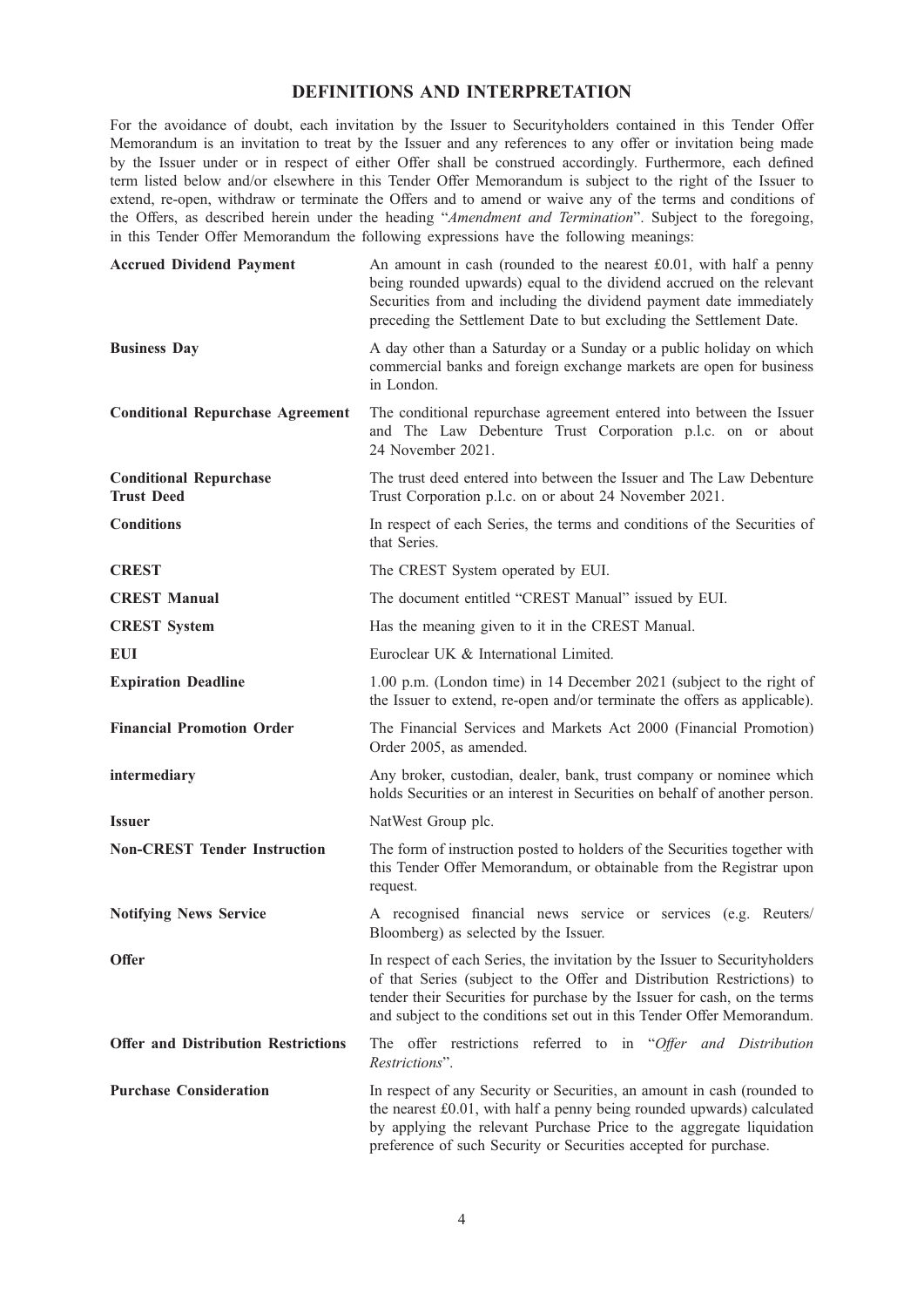| <b>Purchase Price</b>              | In respect of each Series, the price payable by the Issuer for Securities of<br>that Series validly tendered in the relevant Offer and accepted for<br>purchase by the Issuer, as set out in the table on the cover page of this<br>Tender Offer Memorandum.                                                                                                                                                                                                                                                                                                                                     |                                                                                                                                                                                                                                                                                                                                                                                                                                                                                                                                                                                                                                                                                                                                                                                                                                                                                                                                                                                   |
|------------------------------------|--------------------------------------------------------------------------------------------------------------------------------------------------------------------------------------------------------------------------------------------------------------------------------------------------------------------------------------------------------------------------------------------------------------------------------------------------------------------------------------------------------------------------------------------------------------------------------------------------|-----------------------------------------------------------------------------------------------------------------------------------------------------------------------------------------------------------------------------------------------------------------------------------------------------------------------------------------------------------------------------------------------------------------------------------------------------------------------------------------------------------------------------------------------------------------------------------------------------------------------------------------------------------------------------------------------------------------------------------------------------------------------------------------------------------------------------------------------------------------------------------------------------------------------------------------------------------------------------------|
| <b>Registered Owner</b>            | The person entered as the owner of a particular liquidation preference of<br>the Securities on the register maintained by the Registrar or in the<br>records of CREST.                                                                                                                                                                                                                                                                                                                                                                                                                           |                                                                                                                                                                                                                                                                                                                                                                                                                                                                                                                                                                                                                                                                                                                                                                                                                                                                                                                                                                                   |
| Registrar                          |                                                                                                                                                                                                                                                                                                                                                                                                                                                                                                                                                                                                  | Computershare Investor Services PLC.                                                                                                                                                                                                                                                                                                                                                                                                                                                                                                                                                                                                                                                                                                                                                                                                                                                                                                                                              |
| <b>RNS</b>                         |                                                                                                                                                                                                                                                                                                                                                                                                                                                                                                                                                                                                  | The Regulatory News Service of the London Stock Exchange.                                                                                                                                                                                                                                                                                                                                                                                                                                                                                                                                                                                                                                                                                                                                                                                                                                                                                                                         |
| <b>Sanctions Authority</b>         | The United States government, the United Nations, the United<br>Kingdom, the European Union (or any of its member states), any<br>other equivalent governmental or regulatory authority, institution or<br>agency which administers economic, financial or trade sanctions or the<br>respective governmental institutions and agencies of any of the<br>foregoing including, without limitation, the Office of Foreign Assets<br>Control of the US Department of the Treasury, the United States<br>Department of State, the United States Department of Commerce and<br>Her Majesty's Treasury. |                                                                                                                                                                                                                                                                                                                                                                                                                                                                                                                                                                                                                                                                                                                                                                                                                                                                                                                                                                                   |
| <b>Sanctions Restricted Person</b> |                                                                                                                                                                                                                                                                                                                                                                                                                                                                                                                                                                                                  | Each person or entity (a "Person"):                                                                                                                                                                                                                                                                                                                                                                                                                                                                                                                                                                                                                                                                                                                                                                                                                                                                                                                                               |
|                                    | (a)                                                                                                                                                                                                                                                                                                                                                                                                                                                                                                                                                                                              | that is organised or resident in a country or territory which is the<br>target of comprehensive country sanctions administered or<br>enforced by any Sanctions Authority;                                                                                                                                                                                                                                                                                                                                                                                                                                                                                                                                                                                                                                                                                                                                                                                                         |
|                                    | (b)                                                                                                                                                                                                                                                                                                                                                                                                                                                                                                                                                                                              | that is, or is directly or indirectly owned or controlled by a Person<br>that is, described or designated in (i) the most current "Specially<br>Designated Nationals and Blocked Persons" list (which as of the<br>date hereof can be found at: https://www.treasury.gov/ofac/<br>downloads/sdnlist.pdf) or (ii) the Foreign Sanctions Evaders List<br>(which<br>of<br>the<br>date<br>hereof<br>be<br>found<br><b>as</b><br>can<br>http://www.treasury.gov/ofac/downloads/fse/fselist.pdf)<br>at:<br>or<br>(iii) the most current "Consolidated list of persons, groups and<br>entities subject to EU financial sanctions" (which as of the date<br>hereof can be found at: https://eeas.europa.eu/headquarters/<br>headquarters-homepage en/8442/Consolidated list of sanctions);<br>or (iv) the most current UK Sanctions List (which as of the date<br>hereof can be found at: https://www.gov.uk/government/<br>publications/the-uk-sanctions-list); or                       |
|                                    | (c)                                                                                                                                                                                                                                                                                                                                                                                                                                                                                                                                                                                              | that is otherwise the subject or target of any sanctions<br>administered or enforced by any Sanctions Authority, other than<br>solely by virtue of their inclusion in: (i) the most current "Sectoral<br>Sanctions Identifications" list (which as of the date hereof can be<br>found<br>https://home.treasury.gov/policy-issues/financial-<br>at:<br>sanctions/consolidated-sanctions-list/sectoral-sanctions-<br>identifications-ssi-list) (the "SSI List"), (ii) Annexes 3, 4, 5 and 6<br>of Council Regulation No. 833/2014, as amended by Council<br>Regulation No. 960/2014 (the "EU Annexes"), (iii) the current<br>list of "Designated Persons: Russia" published by OFSI (which as<br>at the date hereof can be found at: https://www.gov.uk/<br>government/publications/financial-sanctions-ukraine-sovereignty-<br>and-territorial-integrity) or (iv) any other list maintained by a<br>Sanctions Authority, with similar effect to the SSI List or the EU<br>Annexes. |
| <b>Securityholders</b>             |                                                                                                                                                                                                                                                                                                                                                                                                                                                                                                                                                                                                  | Holders of the Securities (including as further described below).                                                                                                                                                                                                                                                                                                                                                                                                                                                                                                                                                                                                                                                                                                                                                                                                                                                                                                                 |
| <b>Securities</b>                  |                                                                                                                                                                                                                                                                                                                                                                                                                                                                                                                                                                                                  | The 5.50 per cent. Cumulative Preference Shares and/or the 11.00 per<br>cent. Cumulative Preference Shares issued by the Issuer.                                                                                                                                                                                                                                                                                                                                                                                                                                                                                                                                                                                                                                                                                                                                                                                                                                                  |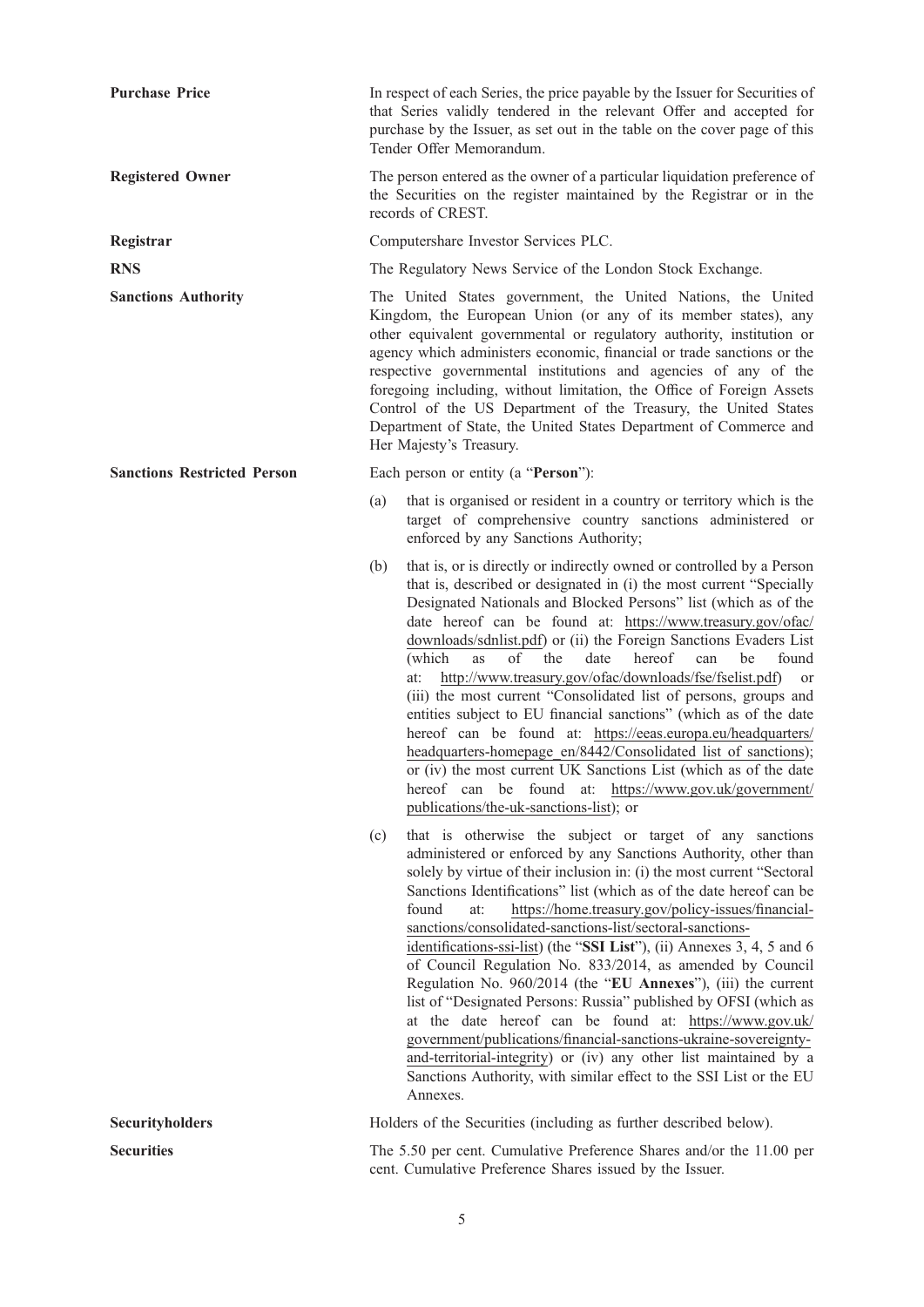| <b>Series</b>              | Each series of the Securities.                                                                                                                                                                                                                                                                                                                                                                             |
|----------------------------|------------------------------------------------------------------------------------------------------------------------------------------------------------------------------------------------------------------------------------------------------------------------------------------------------------------------------------------------------------------------------------------------------------|
| <b>Settlement Date</b>     | Expected to be 16 December 2021.                                                                                                                                                                                                                                                                                                                                                                           |
| <b>Sole Dealer Manager</b> | NatWest Markets Plc.                                                                                                                                                                                                                                                                                                                                                                                       |
| <b>Tender Instruction</b>  | In the case of Securities held (i) in CREST, the TTE Instruction as<br>further described in this Tender Offer Memorandum or (ii) in registered<br>form, the Non-CREST Tender Instruction, in each case to be completed<br>by each holder of such Securities and delivered to the Registrar by the<br>Expiration Deadline, in either case in order for such holder to participate<br>in the relevant Offer. |
| <b>Trustee</b>             | The Law Debenture Trust Corporation p.l.c.                                                                                                                                                                                                                                                                                                                                                                 |
| <b>TTE</b> Instruction     | Has the meaning given to it in "Procedures for Participating in the<br>Offer".                                                                                                                                                                                                                                                                                                                             |

Unless the context otherwise requires, all references in this Tender Offer Memorandum to:

### (a) a "Securityholder" or "holder of Securities" include:

- (i) each person who is shown in the records of CREST as a holder of the Securities or each person who is registered as a holder of Securities in registered form; and
- (ii) each beneficial owner of Securities holding such Securities, directly or indirectly, in accounts in the name of another Registered Owner (such as a broker or other intermediary) acting on the beneficial owner's behalf,

except that for the purposes of any payment to a Securityholder pursuant to an Offer of the relevant Purchase Consideration and Accrued Dividend Payment, such payment will only be made by the Registrar to the Registered Owner and the making of such payment to the Registrar by or on behalf of the Issuer will satisfy the obligations of the Issuer in respect of the purchase of such Securities; and

(b) "GBP" or "£" are all references to pounds sterling.

In this Tender Offer Memorandum headings and sub-headings are for ease of reference and shall not affect the construction or interpretation of any provision of this Tender Offer Memorandum.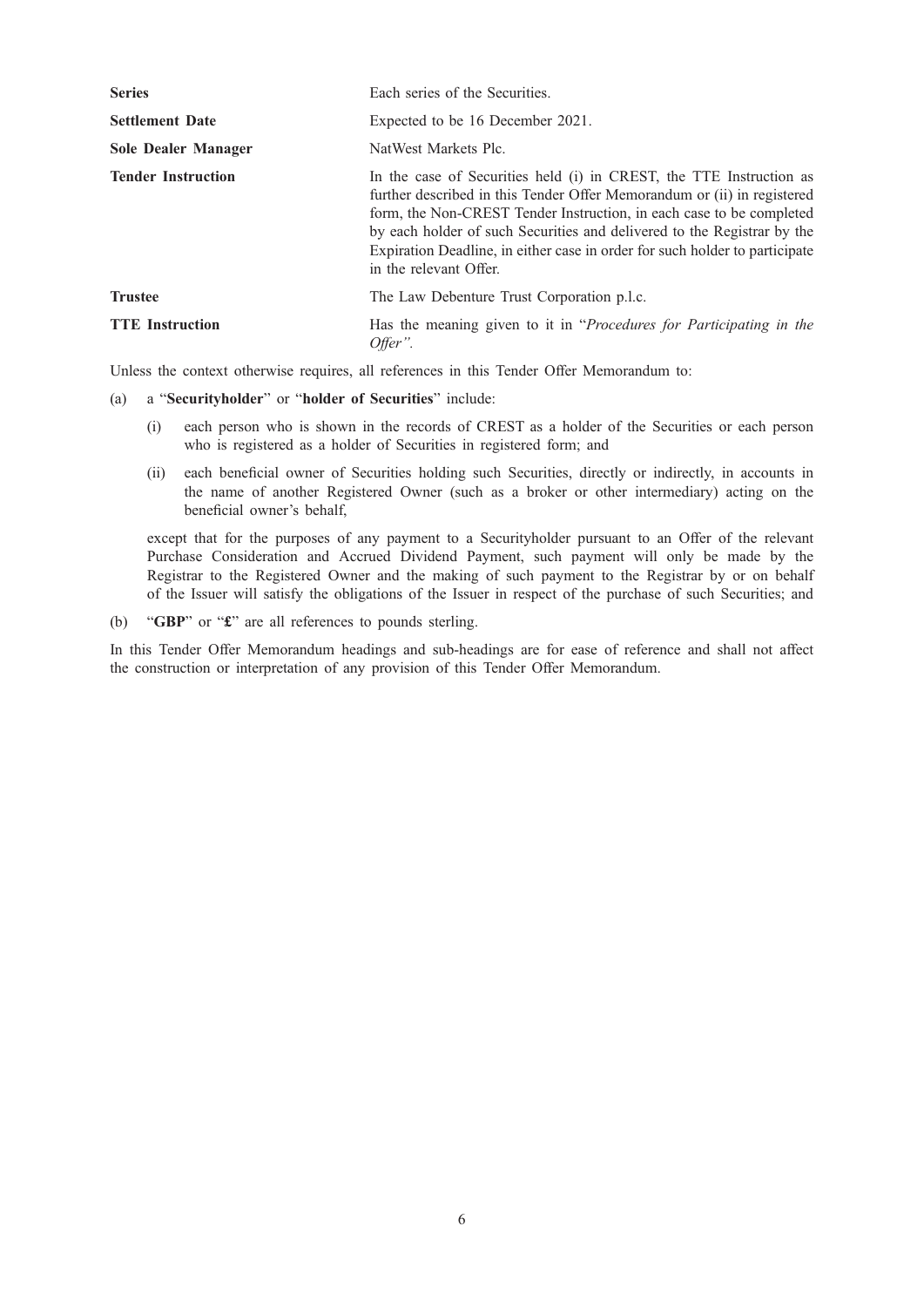# INDICATIVE TIMETABLE

This is an indicative timetable showing one possible outcome for the timing of the Offers based on the dates in this Tender Offer Memorandum. This timetable is subject to change and dates and times may be extended or amended by the Issuer in accordance with the terms of the Offers as described in this Tender Offer Memorandum. Accordingly, the actual timetable may differ significantly from the timetable below.

| Date                                       | <b>Action</b>                                                                                                                                                                                             |  |  |
|--------------------------------------------|-----------------------------------------------------------------------------------------------------------------------------------------------------------------------------------------------------------|--|--|
| 24 November 2021                           | <b>Commencement of the Offers</b><br>Offers announced by way of announcements on the relevant Notifying<br>News Service(s) and via RNS.<br>Tender Offer Memorandum available from the Registrar.          |  |  |
| 14 December 2021 1.00 p.m., London<br>time | <b>Expiration Deadline</b><br>Deadline for receipt by the Registrar of all Tender Instructions in<br>order for Securityholders to be able to participate in the Offers.                                   |  |  |
| 15 December 2021                           | <b>Announcement of Result of Offers</b><br>Announcement of the Issuer's decision whether to accept valid<br>tenders of Securities for purchase pursuant to the Offers to<br>Securityholders.              |  |  |
|                                            | Details of:<br>the aggregate liquidation preference of the Securities of each<br>(i)<br>Series validly tendered pursuant to the Offers prior to the<br>Expiration Deadline and accepted for purchase; and |  |  |
|                                            | the liquidation preference of Securities of each Series that will<br>(ii)<br>remain outstanding after the Settlement Date,                                                                                |  |  |
|                                            | distributed by way of announcements on the relevant Notifying<br>News Service(s) and via RNS.                                                                                                             |  |  |
| 16 December 2021                           | <b>Settlement Date</b><br>Expected Settlement Date for the Offers to Security holders. Payment<br>of Purchase Consideration and Accrued Dividend Payment in respect<br>of the Offers to Securityholders.  |  |  |

Unless stated otherwise, announcements in connection with the Offers will be made via RNS (http://www.londonstockexchange.com/exchange/news/market-news/market-newshome.html). Such announcements may also be made by (i) the issue of a press release to a Notifying News Service and (ii) the posting of notices to the registered address of holders of the Securities. Copies of all such announcements, press releases and notices can also be obtained from the Registrar, the contact details for whom are on the last page of this Tender Offer Memorandum. Significant delays may be experienced where notices are sent by post and Securityholders are urged to contact the Registrar, as applicable, for the relevant announcements relating to the Offers.

Securityholders are advised to check with any bank, securities broker or other intermediary through which they hold Securities when such intermediary would require to receive instructions from a Securityholder in order for that Securityholder to be able to participate in, or (in the limited circumstances in which revocation is permitted) revoke their instruction to participate in, the Offers before the deadline specified above. The deadlines set by any such intermediary and CREST for the submission of Tender Instructions will be earlier than the relevant deadline specified above. Holders of Securities are also advised to ensure that, where any documents are posted to the Registrar, they allow sufficient time to ensure receipt of such documents by the Registrar by the relevant deadline. All documentation sent to or from a Securityholder is sent at such Securityholder's own risk.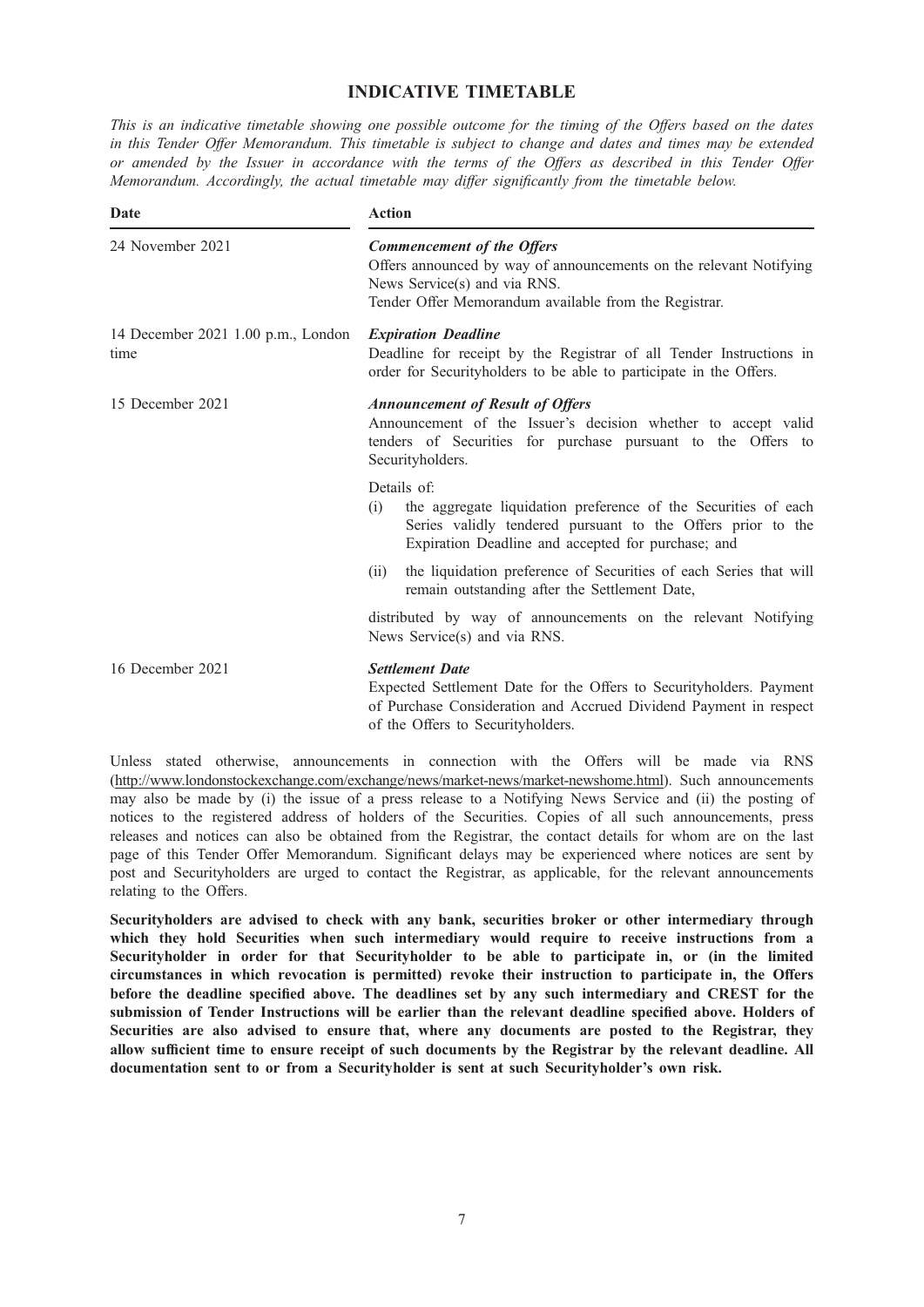### RISK FACTORS AND OTHER CONSIDERATIONS

Before making a decision with respect to the Offers, Securityholders should carefully consider, in addition to the other information contained in this Tender Offer Memorandum, the following:

#### Uncertainty as to the Trading Market for Securities not Purchased

To the extent that any tendered Securities are accepted by the Issuer for purchase pursuant to an Offer, the trading markets for Securities of the relevant Series that remain outstanding may be significantly more limited. Such remaining Securities may command a lower market price than would a comparable issue of securities with greater market liquidity. A reduced market value may also make the trading price of such Securities more volatile. As a result, the market price for Securities of the relevant Series that remain outstanding after completion of an Offer may be adversely affected by such Offer. None of the Issuer, the Sole Dealer Manager or the Registrar has any duty to make a market in the Securities not validly tendered and purchased in the Offers.

### Restrictions on Transfers of Securities

When considering whether to tender Securities in an Offer, Securityholders should take into account that restrictions on the transfer of the relevant Securities will apply from the time of such tender.

In the case of Securities that are held in CREST, the relevant procedures for submission of a valid Tender Instruction comprise the submission of a TTE Instruction, after which holders of such Securities held in CREST will not be able to access or transfer such Securities until the earlier of (i) the time of settlement on the Settlement Date and (ii) the date of any termination of the relevant Offer (including where such Securities are not accepted for purchase) or on which the Tender Instruction is revoked, in the limited circumstances in which such revocation is permitted.

In the case of Securities that are not held in CREST, these procedures include the delivery to the Registrar of the certificate or certificates for the Securities which are the subject of the relevant Non-CREST Tender Instruction together with such Non-CREST Tender Instruction, and the making of certain agreements and acknowledgements, and the giving of certain representations, warranties and undertakings, the effect of which is that the relevant holder of such Securities will not be able to subsequently transfer the Securities which are the subject of such Non-CREST Tender Instruction until the earlier of (i) the time of settlement on the Settlement Date and (ii) the date of any termination of the relevant Offer (including where such Securities are not accepted for purchase) or on which the relevant Non-CREST Tender Instruction is revoked, in the limited circumstances in which such revocation is permitted.

### No Obligation to Accept for Purchase Securities Tendered

The Issuer is not under any obligation to accept for purchase any Securities tendered pursuant to an Offer. Tenders of Securities may be rejected in the sole and absolute discretion of the Issuer for any reason and the Issuer is not under any obligation to Securityholders to furnish any reason or justification for refusing to accept for purchase a tender of Securities. For example, tenders of Securities may be rejected if the relevant Offer is withdrawn or terminated, if such Offer does not comply with the relevant requirements of a particular jurisdiction or for any other reason.

### Responsibility for Complying with the Procedures of the Offers

Securityholders are responsible for complying with all of the procedures for submitting a Tender Instruction (including (in the case of Securities held in CREST) submission of a TTE Instruction or (in the case of Securities not held in CREST) delivery of a Non-CREST Tender Instruction together with the certificate or certificates for the relevant Securities to the Registrar). None of the Issuer, the Sole Dealer Manager or the Registrar assumes any responsibility for informing Securityholders of irregularities with respect to any Tender Instruction, TTE Instruction, delivery of any certificate(s) or otherwise in connection with such Securityholder's participation in the Offers.

#### Tenders of Securities by Sanctions Restricted Persons may not be accepted

A Securityholder or a beneficial owner of the Securities who is, or who is believed by the Issuer to be, a Sanctions Restricted Person (as defined herein) may be restricted from participation in the Offers. The Issuer reserves the right not to accept any offers of Securities for purchase submitted by a Sanctions Restricted Person and such Sanctions Restricted Person may not be eligible to receive the relevant Purchase Price or any Accrued Dividend Payment.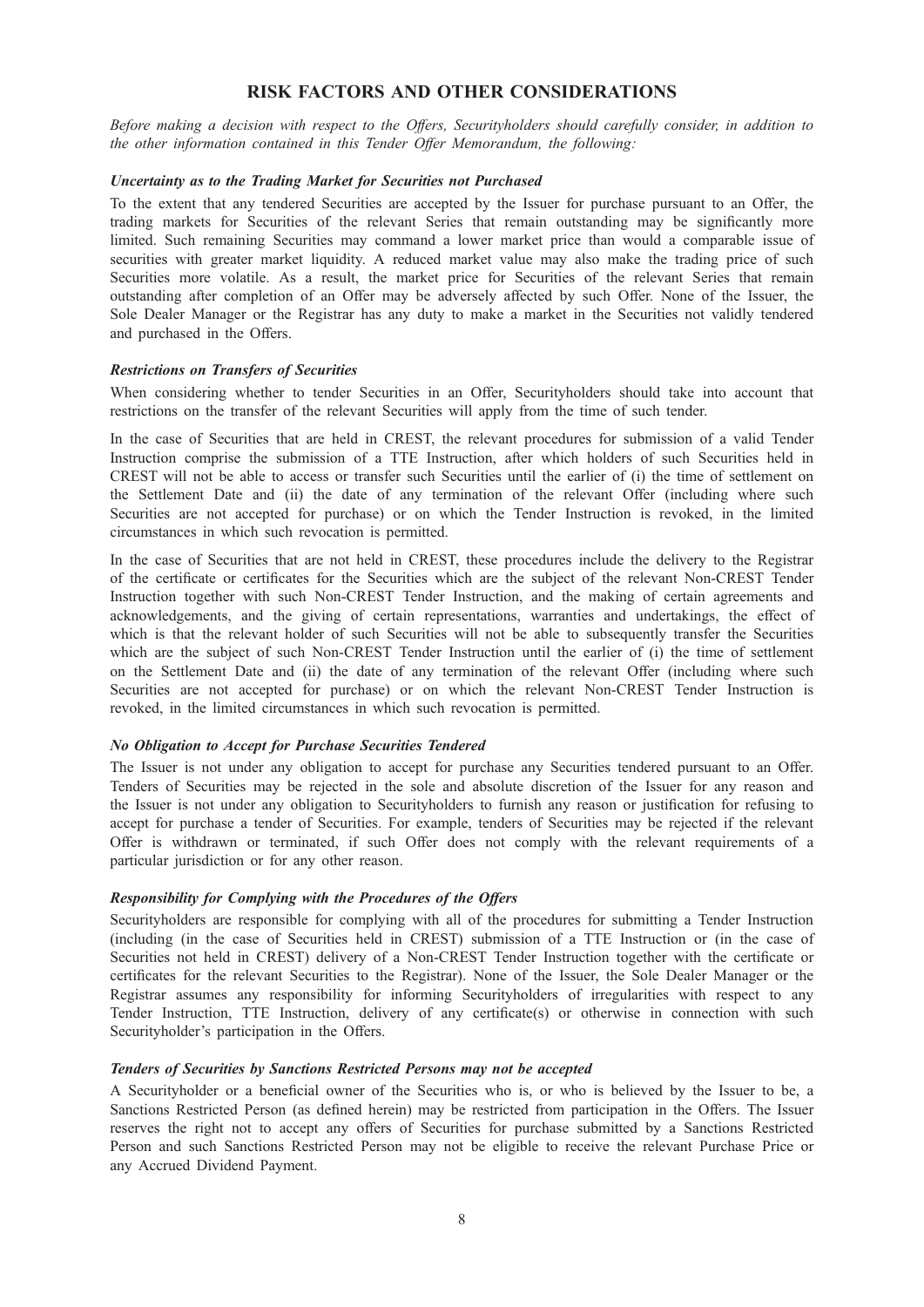### Responsibility to Consult Advisers

Securityholders should consult their own tax, accounting, financial and legal advisers regarding the consequences (tax, accounting or otherwise) of participating in an Offer.

None of the Sole Dealer Manager, the Registrar, the Issuer, nor any director, officer, employee, agent or affiliate of any such person, is acting for any Securityholder, or will be responsible to any Securityholder for providing any protections which would be afforded to its clients or for providing advice in relation to the Offers, and accordingly none of the Sole Dealer Manager, the Registrar, the Issuer, nor any director, officer, employee, agent or affiliate of, any such person makes any recommendation whether Securityholders should tender Securities in the Offers

#### Tender Instructions Irrevocable

Tender Instructions will be irrevocable except in the limited circumstances described in "Amendment and Termination – Revocation Rights".

#### Completion, Termination and Amendment

Until the Issuer announces whether it has decided to accept valid tenders of Securities pursuant to either or both of the Offers, no assurance can be given that either Offer will be completed. In addition, subject to applicable law and as provided in this Tender Offer Memorandum, the Issuer may, in its sole and absolute discretion, extend, re-open, withdraw or terminate the Offers and amend or waive any of the terms and conditions of the Offers at any time before such announcement and may, in its sole and absolute discretion, waive any of the conditions to either Offer either before or after such announcement.

#### Compliance with Offer and Distribution Restrictions

Securityholders are referred to the offer and distribution restrictions in "Offer and Distribution Restrictions" and the acknowledgements, representations, warranties and undertakings in "Procedures for Participating in the Offers", which Securityholders will be deemed to make on tendering Securities in an Offer. Non-compliance with these could result in, among other things, the unwinding of trades and/or heavy penalties.

#### Other Purchases or Redemption of Securities

Whether or not the purchase of any Securities pursuant to the Offers is completed, the Issuer or any of its subsidiaries may, to the extent permitted by applicable law, acquire (from time to time both during and after the Offers) Securities other than pursuant to the Offers, including through open market purchases, privately negotiated transactions, tender offers, exchange offers or otherwise. Such purchases may be on such terms and at such prices as the Issuer or the relevant subsidiary may determine, which may be more or less than the prices to be paid pursuant to the Offers and could be for cash or other consideration or otherwise on terms more or less favourable than those contemplated by the Offers. The Issuer may also exercise any applicable redemption rights under the Conditions of the relevant Series.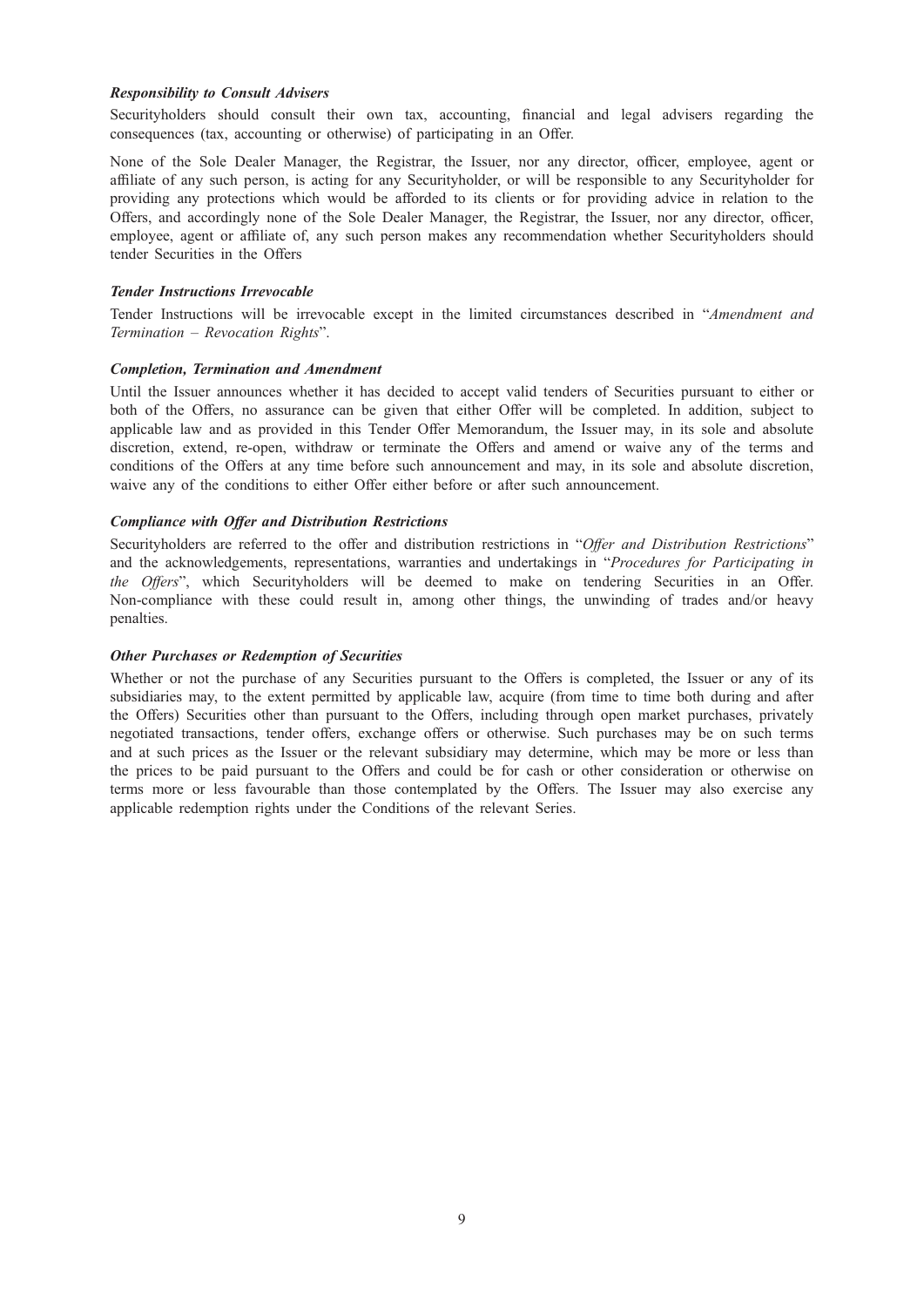### TERMS AND CONDITIONS OF THE OFFERS

#### Introduction to and Rationale for the Offers

On the terms and subject to the conditions contained in this Tender Offer Memorandum, the Issuer invites Securityholders (subject to the Offer and Distribution Restrictions contained herein) to tender their Securities for purchase by the Issuer at the relevant Purchase Price together with an Accrued Dividend Payment.

The Issuer reserves the right, in its sole and absolute discretion, not to accept any Tender Instructions, not to purchase Securities or to extend, re-open, withdraw or terminate the Offers and to amend or waive any of the terms and conditions of the Offers in any manner, subject to applicable laws and regulations.

The Issuer is providing the holders of the Securities with an opportunity to have their Securities repurchased while maintaining a responsible approach to the management of the Issuer's capital position. The Issuer will continue to meet all of its capital requirements irrespective of the outcome of the Offers.

Securities repurchased by the Issuer pursuant to the Offers will be cancelled and will not be re-issued or re-sold. Securities which have not been validly submitted and accepted for purchase pursuant to the Offers will remain outstanding.

#### Purchase Price and Accrued Dividends

The price payable in respect of the Securities accepted for purchase (in respect of each Series, the "Purchase Price") is set out in the table on the cover page of this Tender Offer Memorandum, and is expressed as a percentage of the liquidation preference of the relevant Securities.

In respect of any Securities accepted for purchase, the Issuer will also pay an amount equal to any accrued and unpaid dividends on the relevant Securities from, and including, the applicable dividend payment date for such Securities immediately preceding the Settlement Date up to, but excluding, the Settlement Date. The Settlement Date is expected to be 16 December 2021.

Securities repurchased by the Issuer pursuant to the Offers will be immediately cancelled. Securities which have not been validly tendered and accepted for purchase pursuant to the Offers will remain outstanding after the Settlement Date.

#### Tender Offer Period

The Offers commence on 24 November 2021 and will end at 1.00 p.m. (London time) on 14 December 2021 (the "Expiration Deadline") unless amended, extended, re-opened, withdrawn or terminated at the sole and absolute discretion of the Issuer, in which case notification to that effect will be given by or on behalf of the Issuer by way of announcements on the relevant Notifying News Service(s) via RNS.

#### Total Consideration

The total consideration payable to each Securityholder in respect of Securities validly submitted for tender and accepted for purchase by the Issuer will be an amount in cash equal to (i) the Purchase Price for the relevant Securities multiplied by the aggregate liquidation preference of Securities tendered and delivered by such Securityholder and accepted by the Issuer for purchase (rounded to the nearest £0.01, with half a penny being rounded upwards), (ii) plus the Accrued Dividend Payment in respect of such Securities.

#### **Results**

The final results of the Offers are expected to be announced on 15 December 2021. The Issuer will announce the aggregate liquidation preference (if applicable) of Securities of each Series validly tendered and accepted for purchase. Such information will be notified to Securityholders by way of announcements on the relevant Notifying News Service(s) via RNS and shall, absent manifest error, be final and binding on the Issuer and the Securityholders.

Once the Issuer has announced the final results in accordance with applicable law, the Issuer's acceptance of Tender Instructions in accordance with the terms of the Offers will be irrevocable. Tender Instructions which are so accepted will constitute binding obligations of the submitting Securityholders and the Issuer to settle the Offers.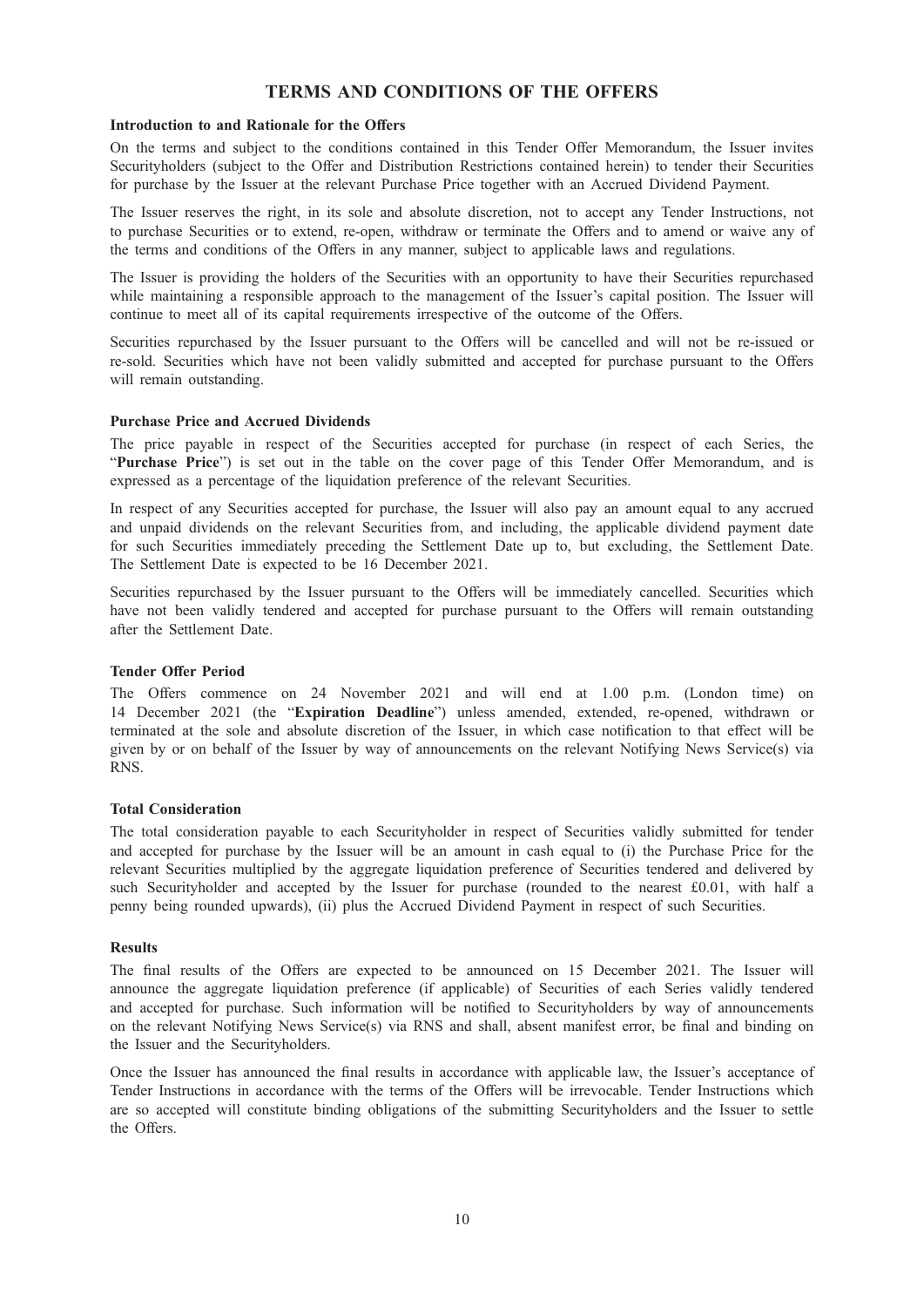### Payment

If the Securities validly tendered in an Offer are accepted for purchase by the Issuer the Purchase Consideration and Accrued Dividend Payment for Securities accepted for purchase pursuant to such Offer in each case will be paid on the Settlement Date (subject to the right of the Issuer to delay the acceptance of Tender Instructions as set out in this Tender Offer Memorandum) in immediately available funds to the Registrar for onward payment to the relevant Securityholders by the Registrar on the Settlement Date in accordance with the usual procedures of the Registrar for payments to the relevant Securityholder in respect of the relevant Securities. Payments in respect of the relevant Securities may be made by cheque and as such, the relevant Securityholders may experience a delay in receiving payments. Payments in respect of the relevant Securities may be made by electronic means such as BACS and may be received in Securityholders accounts up to 2 business days after the Settlement Date. Payments in respect of Securities held in CREST will be made by means of an assured payment obligation through the CREST system.

Provided the Issuer makes or has made on its behalf full payment of the Purchase Consideration and Accrued Dividend Payment for Securities accepted for purchase pursuant to the Offers to the Registrar on or before the Settlement Date (subject to any amendment of the relevant payment date as described above), under no circumstances will any additional interest or dividends be payable because of any delay in the transmission of funds from the Registrar or any other intermediary with respect to such Securities.

### Extension, Termination and Amendment

Subject to applicable law, the Issuer reserves the right to extend, re-open, withdraw or terminate the Offers and to amend or waive any of the terms and conditions of the Offers, at any time after the announcement of the Offers as described below under "Amendment and Termination", including with respect to any Tender Instructions already submitted as of the time of any such extension, re-opening, withdrawal, termination, amendment or waiver.

If the Issuer withdraws or terminates one or more of the Offers, any Securities of the relevant Series offered for sale will not be purchased.

### Costs and Expenses

Any charges, costs and expenses charged to the Securityholders by any intermediary shall be borne by such Securityholder.

#### General Conditions of the Offers

The acceptance by the Issuer of Securities for purchase will be subject to there not having been threatened, instituted or pending any action or proceeding before any court or governmental, regulatory or administrative body that: (1) makes or seeks to make illegal the payment for, or acceptance of payment for, any of the Securities pursuant to the terms and conditions contained in this Tender Offer Memorandum; (2) would or might result in a delay in, or restrict, the ability of the Issuer to purchase any of the Securities; or (3) imposes or seeks to impose limitations on the ability of the Issuer to purchase the Securities.

The Issuer expressly reserves the right, in its sole and absolute discretion, to refuse or delay acceptance of Securities for purchase pursuant to an Offer in order to comply with applicable laws. In all cases, the purchase for cash of Securities pursuant to an Offer will only be made after the submission of a valid Tender Instruction in accordance with the procedures described in "Procedures for Participating in the Offers" (including (in the case of Securities held in CREST) submission of a TTE Instruction or (in the case of Securities not held in CREST) delivery of the certificate or certificates for the relevant Securities). These procedures include restrictions on transfers of the Securities as described in "Risk Factors and Other Considerations – Restrictions on Transfer of Securities".

The Issuer may reject tenders of Securities which it considers in its sole and absolute discretion not to have been validly tendered in the relevant Offer and the Issuer is under no obligation to any relevant Securityholder to furnish any reason or justification for refusing to accept such tenders. For example, tenders of Securities may be rejected and not accepted and may be treated as not having been validly tendered in the relevant Offer if any such tender does not comply with the requirements of a particular jurisdiction.

The Issuer will at any time have the sole and absolute discretion to accept for purchase any Securities tendered in an Offer, the tender of which would otherwise be invalid or, in the sole opinion of the Issuer, may otherwise be invalid.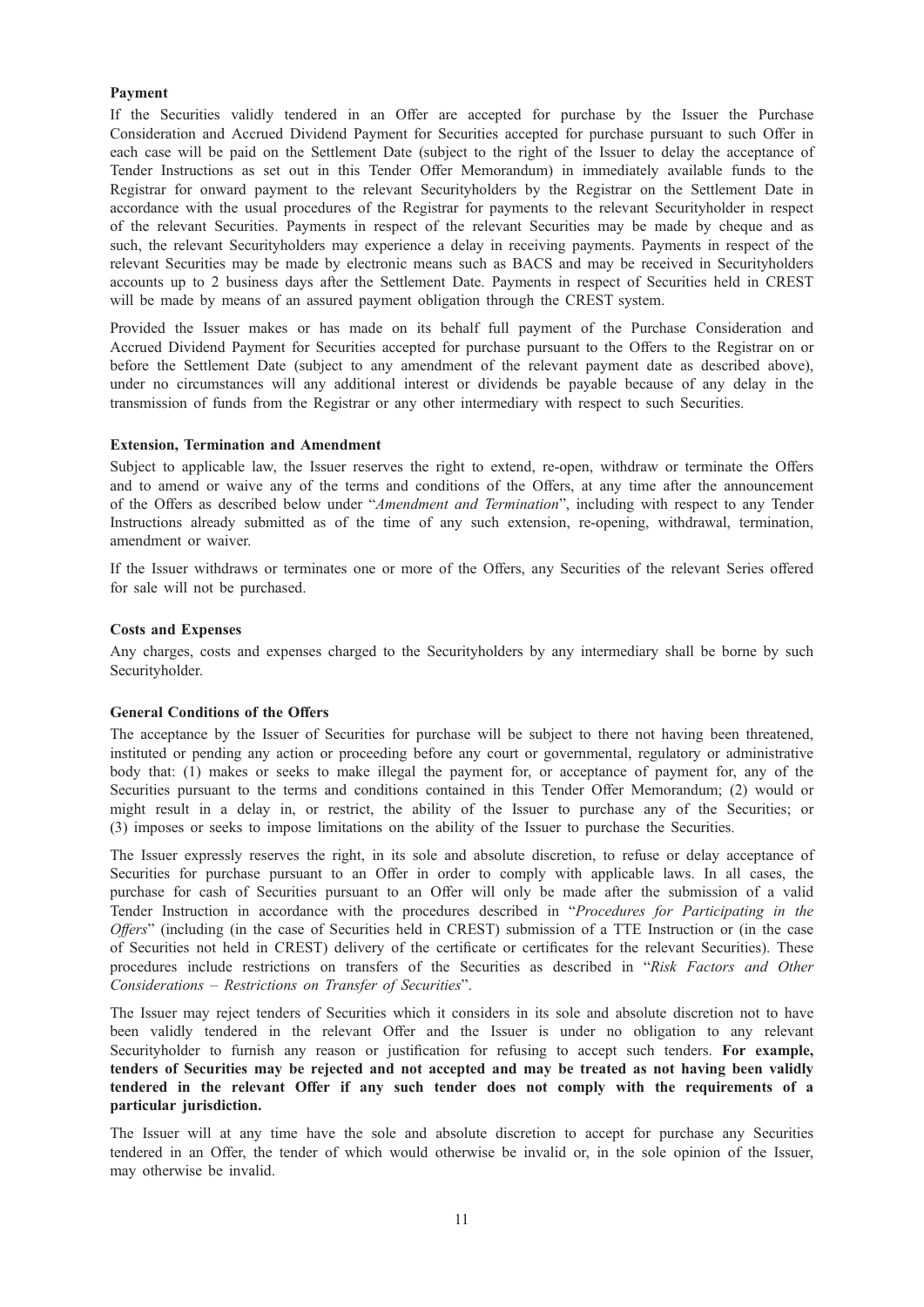The failure of any person to receive a copy of this Tender Offer Memorandum or any announcement made or notice issued by the Issuer in connection with the Offers shall not invalidate any aspect of the Offers. No acknowledgement of receipt of any Tender Instruction and/or other documents will be given by the Issuer.

The above Conditions are for the sole benefit of the Issuer and may be waived by the Issuer, in whole or in part, at any time and from time to time, in its sole and absolute discretion. Any determination by the Issuer concerning the conditions set forth above (including whether or not such condition has been satisfied or waived) will be final and binding upon all parties.

#### Announcements

Unless stated otherwise, announcements in connection with the Offers will be made by publication through RNS (http://www.londonstockexchange.com/exchange/news/market-news/market-newshome.html). Announcements may also be (i) made by the issue of a press release to a Notifying News Service and (ii) made by the posting of notices to the registered addresses of holders of Securities. Copies of all announcements, notices and press releases can also be obtained from the Registrar, the contact details for whom are on the last page of this Tender Offer Memorandum. Significant delays may be experienced where notices are sent by post and Securityholders are urged to contact the Registrar for the relevant announcements during the course of the Offers. In addition, Securityholders may contact the Sole Dealer Manager for information using the contact details on the last page of this Tender Offer Memorandum.

### Governing Law

This Tender Offer Memorandum, the Offers, each Tender Instruction, any purchase of Securities pursuant to the Offers and any non-contractual obligations arising out of or in connection with the relevant Offer shall be governed by English law. By submitting a Tender Instruction, the relevant Securityholder will irrevocably and unconditionally agree that the courts of England are to have exclusive jurisdiction to settle any disputes that may arise out of or in connection with the relevant Offer, or such Tender Instruction and that, accordingly, any suit, action or proceedings arising out of or in connection with the foregoing may be brought in such courts.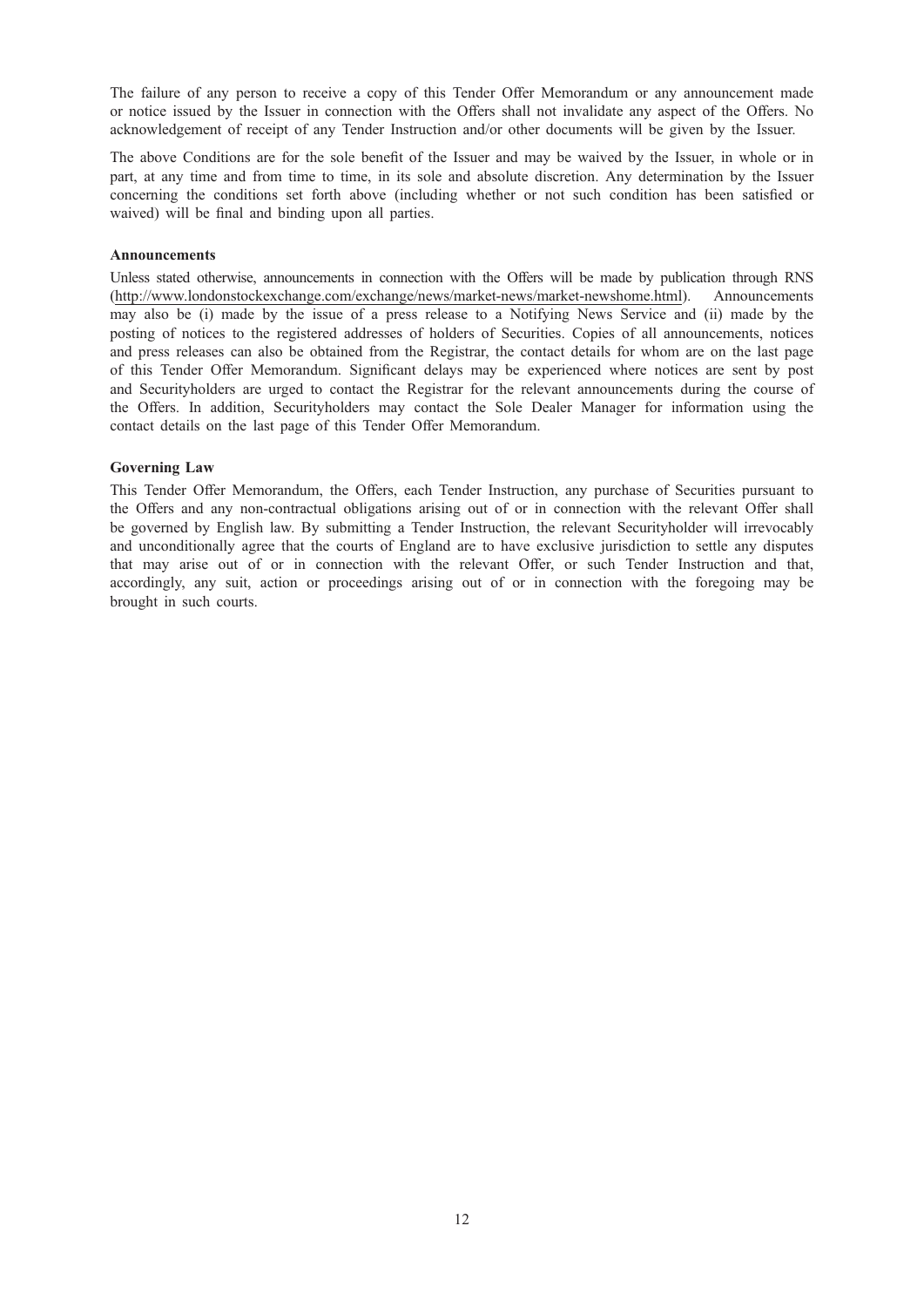## PROCEDURES FOR PARTICIPATING IN THE OFFERS

Securityholders that need assistance with respect to the procedures for participating in the Offers should contact the Registrar, the contact details for whom are on the last page of this Tender Offer Memorandum.

To tender Securities for purchase pursuant to an Offer, a holder of Securities should:

- (a) where such Securities are not held in CREST, complete and deliver, or arrange to have delivered on its behalf, a Tender Instruction (in the form posted to the holder of Securities together with this Tender Offer Memorandum and available from the Registrar on request) for receipt by the Registrar by the Expiration Deadline and, at the same time, deliver to the Registrar the certificate or certificates for the Securities which are the subject of such Tender Instruction together with the Tender Instruction; and
- (b) where such Securities are held in CREST, not later than the Expiration Deadline, send (or, in the case of CREST sponsored members, procure that their CREST sponsor sends) a TTE Instruction to EUI, which must be properly authenticated in accordance with EUI's specifications, containing the relevant information set out in "Securities held in CREST" below.

Securityholders are advised to check with any bank, securities broker or other intermediary through which they hold Securities whether such intermediary needs to receive instructions from a Securityholder before the deadline specified in this Tender Offer Memorandum in order for that Securityholder to be able to participate in, or (in the limited circumstances in which revocation is permitted) revoke their instruction to participate in, the Offers before the deadline specified in this Tender Offer Memorandum. The deadlines set by any intermediary and (where applicable) CREST for the submission and withdrawal of Tender Instructions and (where applicable) TTE Instructions will also be earlier than the relevant deadlines specified in this Tender Offer Memorandum.

Securityholders should note that where any documents are posted to the Registrar, they must allow sufficient time to ensure receipt of such documents by the Registrar by the relevant deadline. All documentation sent to or from a Securityholder is sent at such Securityholder's own risk.

#### Securities held in CREST

In completing a TTE Instruction, holders of Securities held in CREST shall make the following agreements and acknowledgements, and give the following representations, warranties and undertakings, to the Offerors, the Registrar and the Sole Dealer Manager:

- (a) Non-reliance: it has received the Tender Offer Memorandum, and has reviewed and accepts the offer and distribution restrictions the terms, conditions, risk factors and other considerations of the Offers, all as described in the Tender Offer Memorandum, and has undertaken an appropriate analysis of the implications of each relevant Offer without reliance on the Issuer, the Sole Dealer Manager or the Registrar;
- (b) Renunciation of title and claims: upon the terms and subject to the conditions of the relevant Offer, subject to the relevant TTE Instruction, it tenders in such Offer the aggregate principal amount of Securities which are the subject of such TTE Instruction and, subject to and effective upon the purchase by the Issuer of the Securities, it renounces all right, title and interest in and to all such Securities purchased by or at the direction of the Issuer pursuant to such Offer and waives and releases any rights or claims it may have against the Issuer with respect to any such Securities or such Offer, as the case may be, and it unconditionally and irrevocably releases, discharges and waives all claims (including all claims for interest, costs and orders for costs), actions and causes of action, present or future and however arising, whether or not presently known or unknown (including those which arise hereafter upon a change in the relevant law) whether arising in equity or under common law or statute or by reason of breach of contract or in respect of any tortious act or omission or otherwise (whether or not damage has yet been suffered) it has, may have or had against the Issuer and each of its present or former officers, directors, employees or agents which arise out of or relate to, or are in any way connected with the Securities, or non-contractual obligations arising out of or in connection with the Securities. Further, it undertakes and covenants not to, and shall procure that any entity controlled, directly or indirectly, by it, or that controls, directly or indirectly, it, shall not, make, pursue, litigate, commence or prosecute any proceedings in relation to the relevant Securities, or non-contractual obligations arising out of or in connection with the relevant Securities, against the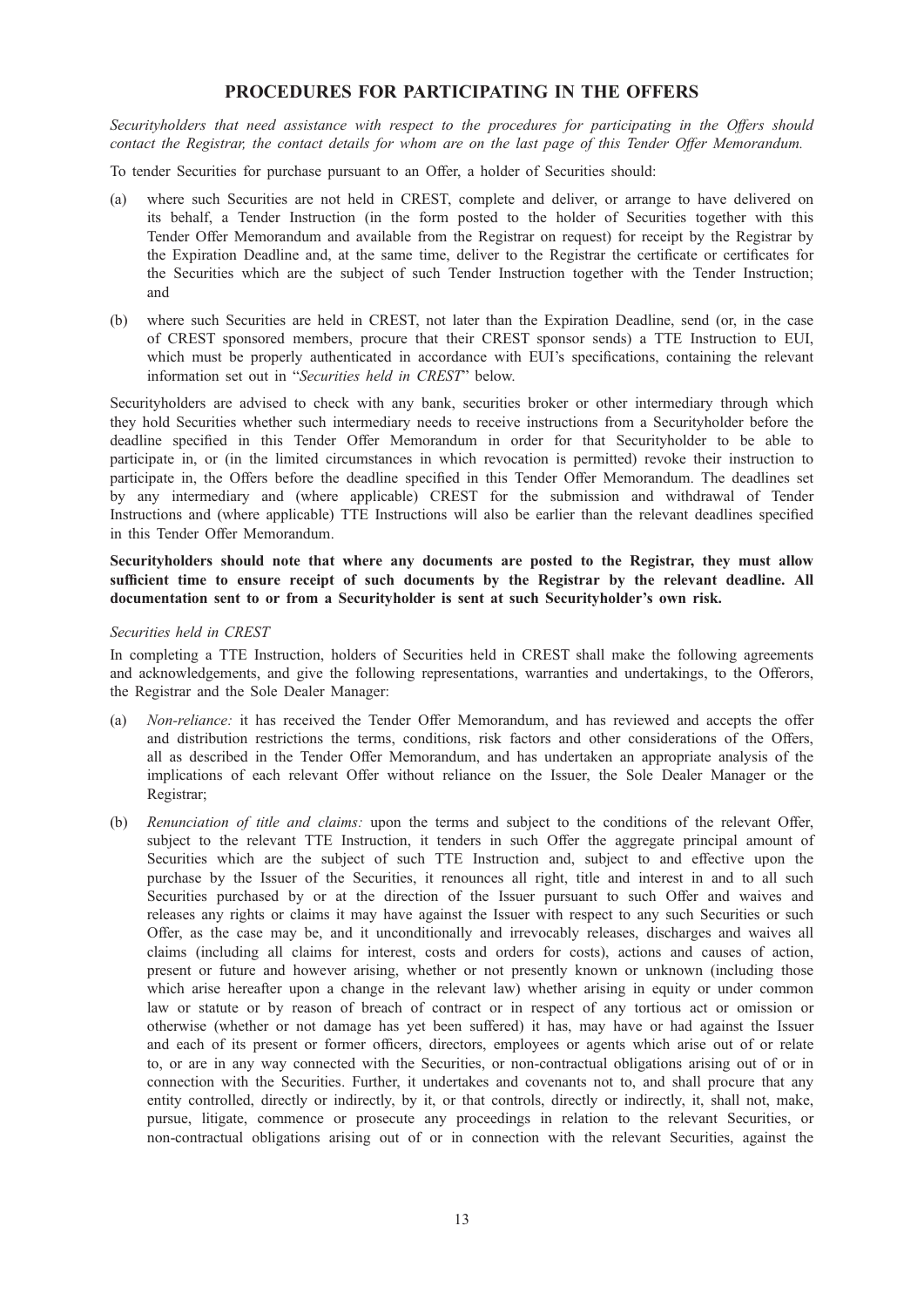Issuer or any of its present or former officers, directors, employees or agents following purchase of the relevant Securities on the Settlement Date in accordance with the provisions of this Tender Offer Memorandum;

- (c) Ratification: it agrees to ratify and confirm each and every act or thing that may be done or effected by the Issuer, any of its directors or any person nominated by the Issuer in the proper exercise of his or her powers and/or authority hereunder;
- (d) Further acts: it agrees to do all such acts and things as shall be necessary and execute any additional documents deemed by the Issuer to be desirable, in each case to complete the transfer of the relevant Securities to the Issuer or its nominee against payment to it of the relevant Purchase Consideration and the Accrued Dividend Payment for such Securities and/or to perfect any of the authorities expressed to be given hereunder;
- (e) Compliance with applicable laws: it has observed the laws of all relevant jurisdictions, obtained all requisite governmental, exchange control or other required consents, complied with all requisite formalities, and paid any issue, transfer or other taxes or requisite payments due from it in each respect in connection with any offer or acceptance in any jurisdiction and it has not taken or omitted to take any action in breach of the terms of the relevant Offer or which will or may result in the Issuer, the Sole Dealer Manager, the Registrar or any other person acting in breach of the legal or regulatory requirements of any such jurisdiction in connection with the Offers;
- (f) Successors and assigns: all authority conferred or agreed to be conferred pursuant to its acknowledgements, agreements, representations, warranties and undertakings, and all of its obligations shall be binding upon its successors, assigns, heirs, executors, trustees in bankruptcy and legal representatives, and shall not be affected by, and shall survive, its death or incapacity;
- (g) Information or recommendation: none of the Issuer, the Sole Dealer Manager or the Registrar has given it any information with respect to the Offers save as expressly set out in the Tender Offer Memorandum nor has any of them made any recommendation to it as to whether it should tender Securities in the Offers and it has made its own decision with regard to tendering Securities in the Offers based on any legal, tax or financial advice it has deemed necessary to seek;
- (h) Tax consequences: no information has been provided to it by the Issuer, the Sole Dealer Manager or the Registrar, or any of their respective directors, officers or employees, with regard to the tax consequences for holders of Securities arising from the tender of Securities in the Offers and the receipt of the relevant Purchase Consideration and Accrued Dividend Payment and it acknowledges that it is solely liable for any taxes and similar or related payments imposed on it under the laws of any applicable jurisdiction in connection with the Offers and agrees that it will not and does not have any right of recourse (whether by way of reimbursement, indemnity or otherwise) against the Issuer, the Sole Dealer Manager or the Registrar or any of their respective directors, officers or employees, or any other person in respect of such taxes and payments;
- (i) No unlawful invitation: it is not a person to whom it is unlawful to make an invitation pursuant to the Offers under applicable securities laws, it has not distributed or forwarded the Tender Offer Memorandum or any other documents or materials relating to the Offers to any such person(s) and it has (before submitting, or arranging for the submission on its behalf, as the case may be, of the Tender Instruction in respect of the Securities it is tendering for purchase) complied with all laws and regulations applicable to it for the purposes of its participation in the relevant Offer;
- (j) United States: either (a) (i) it is the beneficial owner of the Securities being tendered and (ii) it is not a U.S. Person, it is located and resident outside the United States and is participating in the relevant Offer from outside the United States or (b) (i) it is acting on behalf of the beneficial owner of the Securities being tendered on a non-discretionary basis and has been duly authorised to so act and (ii) such beneficial owner has confirmed to it that it is not a U.S. Person, it is located and resident outside the United States and is participating in the relevant Offer from outside the United States;
- (k) United Kingdom: it is not located or resident in the United Kingdom or, if it is located or resident in the United Kingdom, it is a person falling within the definition of investment professionals (as defined in Article 19(5) of the Financial Promotion Order) or within Article 43(2) of the Financial Promotion Order, or to whom the Tender Offer Memorandum and any other documents or materials relating to the Offers may otherwise lawfully be communicated in accordance the Financial Promotion Order;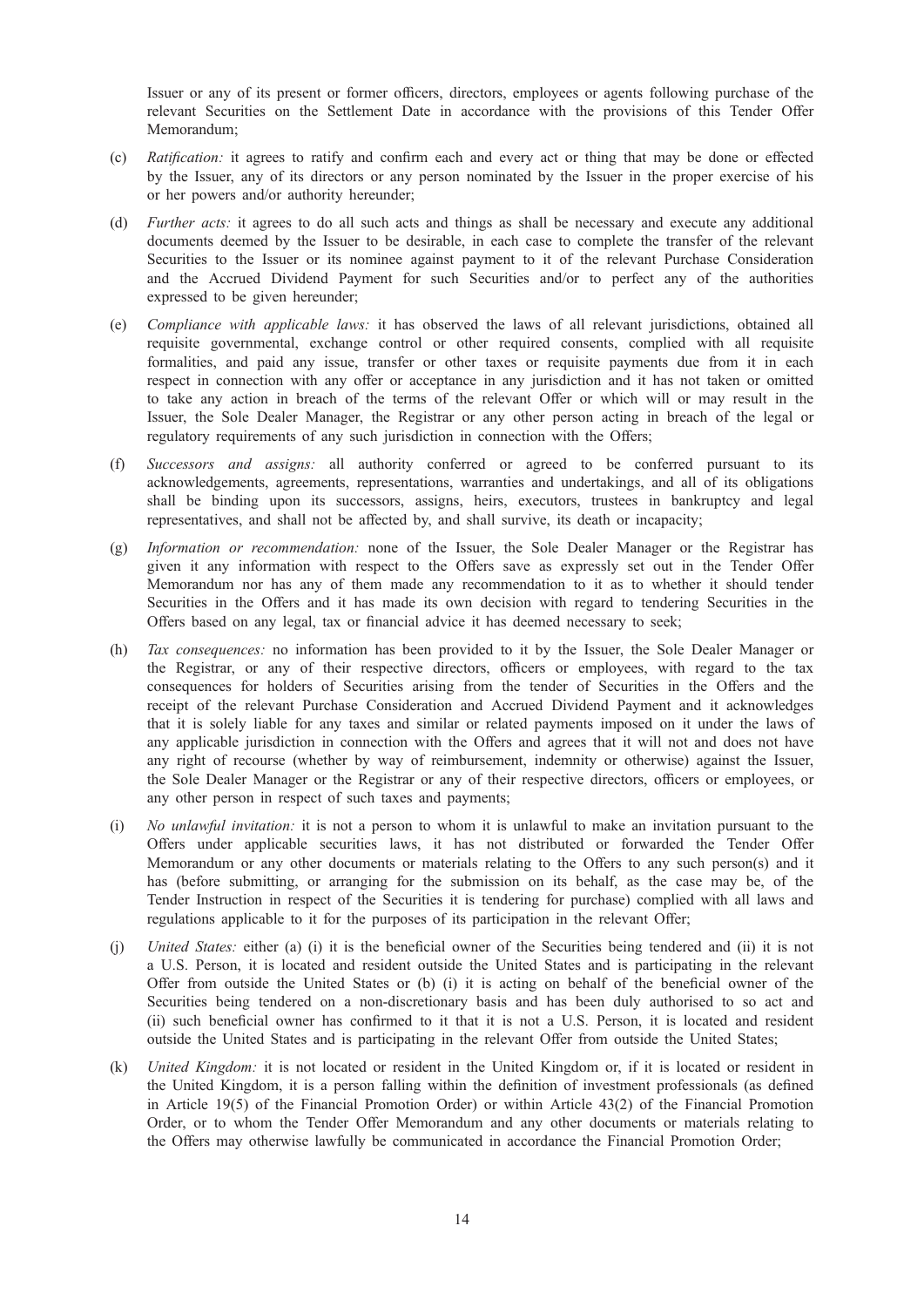- (l) Italy: it is not located or resident in Italy, or, if it is located in Italy, it is an authorised person or is tendering Securities through an authorised person and in compliance with applicable laws and regulations or with requirements imposed by CONSOB or any other Italian authority;
- (m) France: it is not located or resident in France or, if it is located or resident in France, it is a qualified investor *(investisseur qualifié)* (as defined in, and in accordance with, Article L.411-2 of the French Code Monétaire et Financier);
- (n) Belgium: it is not located or resident in Belgium or, if it is located or resident in Belgium it is a qualified investor within the meaning of Article 10 of the Belgian Law of 16 June 2006 on public offerings of investment instruments and the admission of investment instruments to trading on regulated markets;
- (o) Sanctions: it is not a Sanctions Restricted Person;
- (p) Power and authority: it has full power and authority to tender, sell, assign and transfer the Securities it has tendered in the relevant Offer pursuant to the Tender Instruction and, if such Securities are accepted for purchase by the Issuer pursuant to the relevant Offer, such Securities will be transferred to, or to the order of, the Issuer with full title free from all liens, charges and encumbrances, not subject to any adverse claim and together with all rights attached thereto, and it will, upon request, execute and deliver any additional documents and/or do such other things deemed by the Issuer to be necessary or desirable to complete the transfer and cancellation of such Securities or to evidence such power and authority;
- (q) No obligation: the Issuer is under no obligation to accept for purchase Securities tendered pursuant to the relevant Offer, and accordingly such tender may be accepted or rejected by the Issuer in its sole and absolute discretion and for any reason;
- (r) Constitution of binding agreement: the Issuer's acceptance for payment of Securities offered pursuant to any of the procedures described in this Tender Offer Memorandum will constitute a binding agreement between such Securityholder and the Issuer in accordance with the terms and subject to the conditions of the relevant Offer;
- (s) Withdrawal or termination: in the event of a withdrawal or termination of an Offer or Offers, the Tender Instructions with respect to the relevant Securities will be deemed to be withdrawn;
- (t) Acceptance: validly offered Securities (or defectively offered Securities with respect to which the Issuer has waived, or has caused to be waived, such defect) will be deemed to have been accepted by the Issuer if, as and when the Issuer gives oral or written notice thereof to the Registrar;
- (u) Accuracy of information: the information given by or on behalf of such Securityholder in the Tender Instruction is in all respects true, accurate and not misleading and will in all respects be true, accurate and not misleading at the time of the purchase of the Securities on the Settlement Date; and
- (v) Indemnity: the Issuer, the Sole Dealer Manager and the Registrar will rely on the truth and accuracy of the foregoing acknowledgements, agreements, representations, warranties and undertakings and it shall indemnify the Issuer, the Sole Dealer Manager and the Registrar against all and any losses, costs, claims, liabilities, expenses, charges, actions or demands which any of them may incur or which may be made against any of them as a result of any breach of any of the terms of, or any of the agreements, representations, warranties and/or undertakings given in connection with either Offer.

The representation, warranty and undertaking set out at paragraph (o) above shall not apply if and to the extent that it is or would be unenforceable by reason of breach of any provision of Council Regulation (EC) No 2271/1996 of 22 November 1996, including as it forms part of domestic law of the United Kingdom by virtue of the European Union (Withdrawal) Act 2018 (the Blocking Regulation) (or any law or regulation implementing the Blocking Regulation in any member state of the European Union or the United Kingdom).

The procedures for a holder of Securities in CREST that must be completed in order for that holder to be able to participate in an Offer involve sending (or, for CREST sponsored members, procuring that their CREST sponsor sends) a transfer to escrow instruction ("TTE Instruction") in respect of such holder's Securities being tendered for purchase specifying the Registrar (in its capacity as a CREST participant under its participant ID referred to below) as the escrow agent to whom such Securities should be transferred so that the transfer to escrow settles by not later than the Expiration Deadline. The TTE Instruction must be properly authenticated in accordance with EUI's specifications.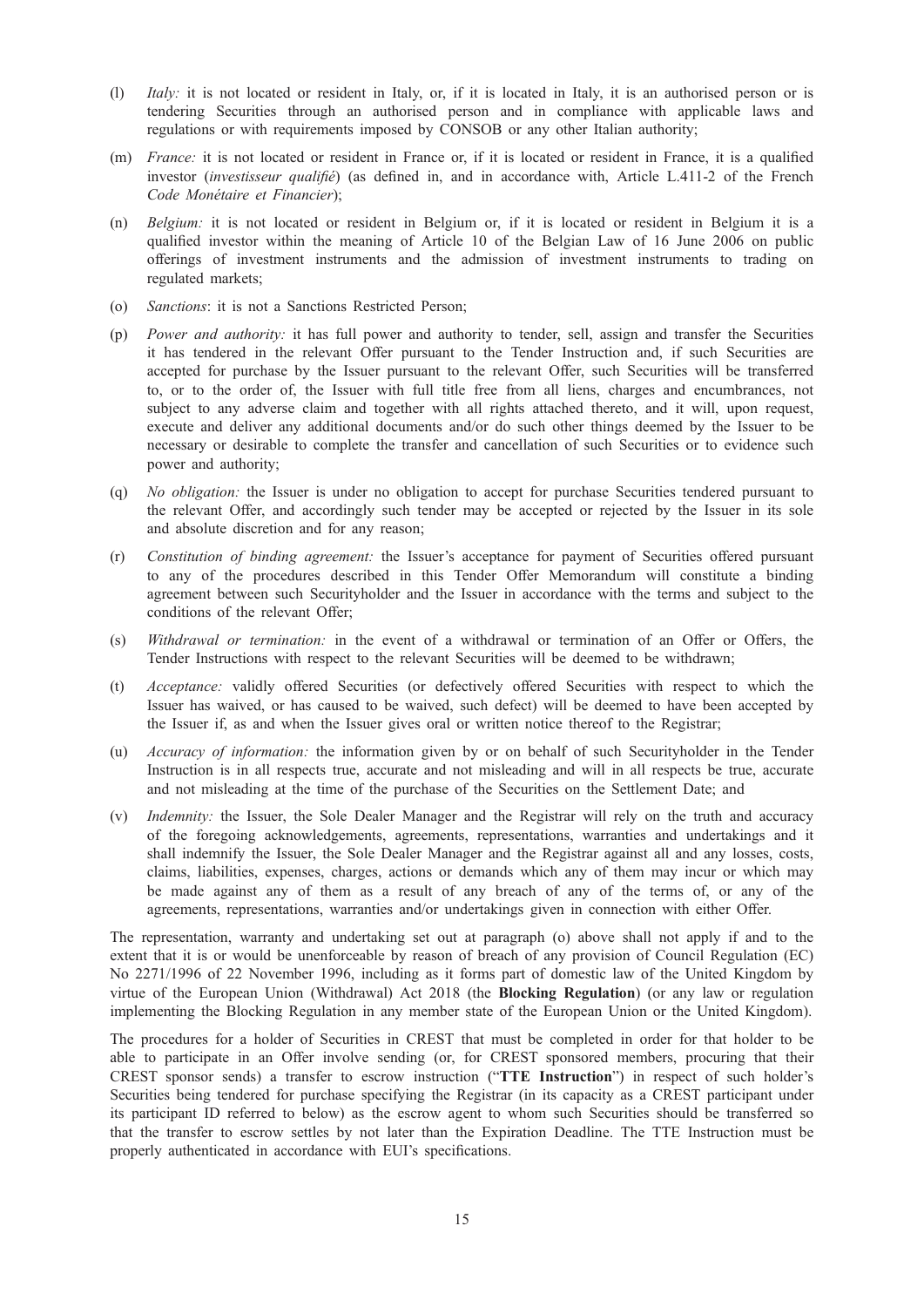The TTE Instruction must contain, in addition to the other information which is required for a TTE Instruction to settle in CREST, the following details:

- (a) the liquidation preference of Securities to be transferred to an escrow balance;
- (b) the member account ID of the holder of the Securities;
- (c) the participant ID of the holder of the Securities;
- (d) the relevant corporate action ISIN, participant ID and member account ID of the Registrar in its capacity as a CREST receiving agent, which are as set out below:

| <b>Securities</b>                                            | <b>ISIN</b> | Participant ID | <b>Member Account ID</b> |
|--------------------------------------------------------------|-------------|----------------|--------------------------|
| 5.50 per cent. Cumulative GB0007548026<br>Preference Shares  |             | 3RA46          | NWPR5501                 |
| 11.00 per cent. Cumulative GB0007548133<br>Preference Shares |             | 3RA46          | <b>NWPR1102</b>          |

- (e) the intended settlement date. This should be as soon as possible and in any event not later than the Expiration Deadline;
- (f) the corporate action number for the Offer. This is allocated by EUI and can be found by viewing the relevant corporate action details in CREST; and
- (g) the standard TTE instruction of priority of at least 80.

After settlement of the TTE instruction, the relevant holder of Securities will not be able to access such Securities held in CREST for any transaction or charging purposes (subject to the limited revocation rights outlined in "Amendment and Termination- Revocation Rights" of this Tender Offer Memorandum) unless the relevant Offer is terminated or (if such Securities are not accepted by the Issuer for purchase) concluded. If the Issuer announces it has decided to accept valid tenders of Securities for purchase pursuant to the relevant Offer, the Registrar (in its capacity as escrow agent) will transfer such Securities to itself or as directed by the Issuer.

Holders of Securities in CREST are recommended to refer to the CREST Manual for further information on the CREST procedures outlined above.

Holders of the Securities in CREST should note that normal system timings and limitations will apply in connection with a TTE Instruction given in respect of the relevant Offer. Holders of Securities held in CREST are referred to the sections of the CREST Manual concerning practical limitations of the CREST System and timings.

A TTE Instruction may only be revoked by a Securityholder, in the limited circumstances described in "Amendment and Termination – Revocation Rights", by sending (or arranging for the relevant CREST sponsor to send) a valid electronic "ESA Instruction", which ESA Instruction must, to be valid, specify the Securities to which the original TTE Instruction related, the Securityholder's member account ID, the Securityholder's participant ID, the intended settlement date, the corporate action number for the relevant Offer, input with standard delivery instruction priority of at least 80, and specify any other information required by CREST and/or the Registrar.

### Securities not held in CREST

In addition to completing and delivering, or arranging to have delivered on its behalf, a Non-CREST Tender Instruction for receipt by the Registrar by the Expiration Deadline, holders of Securities not held in CREST must also deliver to the Registrar, together with their Non-CREST Tender Instruction, the certificate or certificates for the Securities which are the subject of such Tender Instruction. In completing a Non-CREST Tender Instruction, holders of Securities held outside of CREST will be required to make similar agreements and acknowledgements, and give similar representations, warranties and undertakings, to the Issuer, the Registrar and the Sole Dealer Manager as those set out above in respect of the delivery of a TTE Instruction. Such holders will also be required to provide certain additional information, all as set out in the Non-CREST Tender Instruction.

Holders of Securities not held in CREST who have lost their certificate(s) should complete the Declaration and Indemnity that forms part of the Non-CREST Tender Instruction and return the completed Non-CREST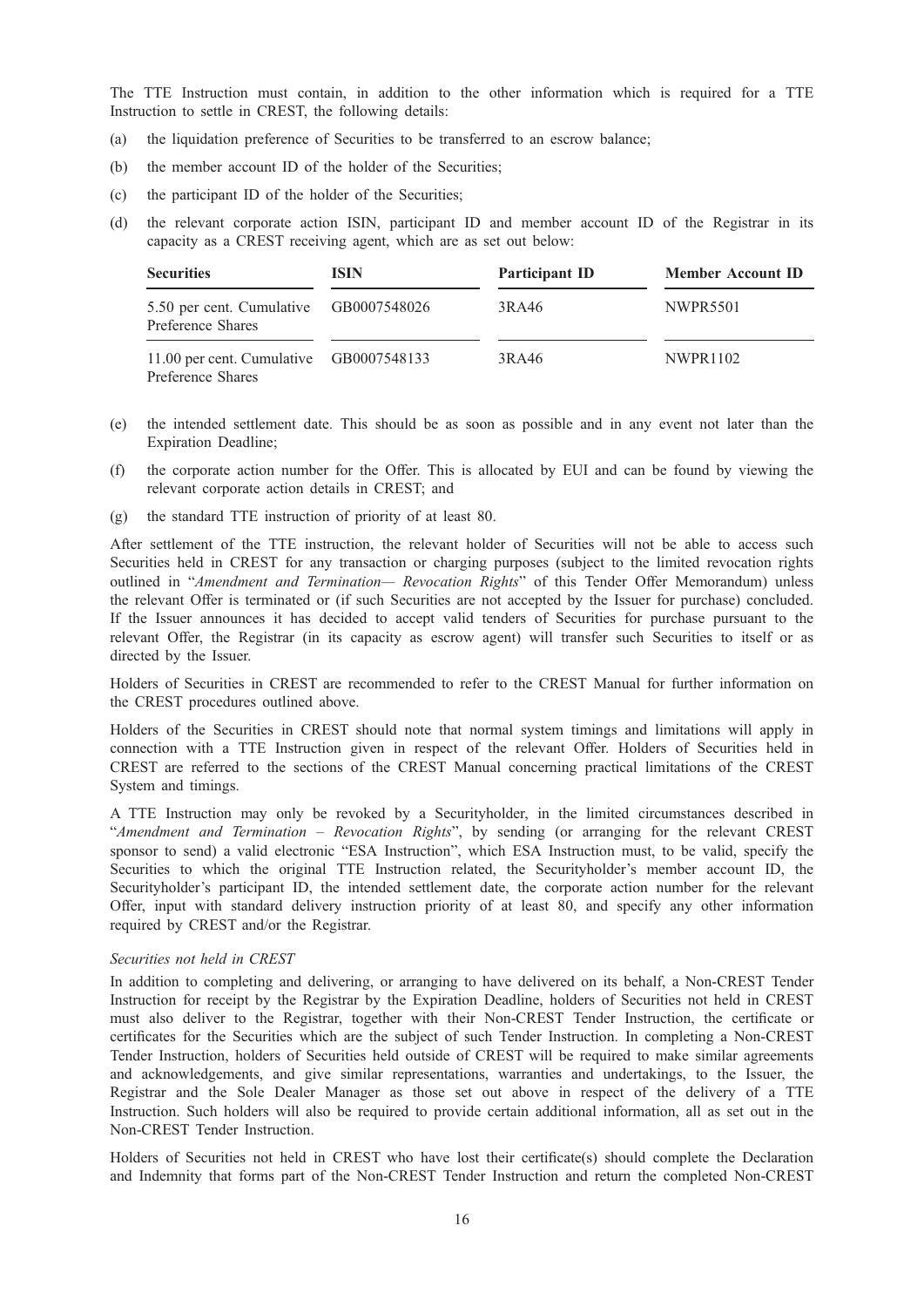Tender Instruction (including the completed Declaration and Indemnity) to the Registrar by not later than the Expiration Deadline. Indemnities will only be accepted in lieu of certificates at the discretion of the Issuer. A Non-CREST Tender Instruction will not be valid unless or until the certificate(s) in respect of Securities to which such Non-CREST Tender Instruction relates has/have been received by the Registrar or a duly completed Declaration and Indemnity has been received by the Registrar and accepted by the Issuer.

### General

Tenders and instructions other than in accordance with the procedures set out in this section will not be accepted

The Issuer will only accept tenders of Securities in the Offers by way of the submission of valid Tender Instructions in accordance with the procedures set out in this section "Procedures for Participating in the Offers".

#### Irrevocability

The submission of a valid Tender Instruction in accordance with the procedures set out in this section "Procedures for Participating in the Offers" will be irrevocable (except in the limited circumstances described in "Amendment and Termination – Revocation Rights").

### Irregularities

All questions as to the validity, form and eligibility (including time of receipt) of any Tender Instruction or as to the revocation of any Tender Instruction will be determined by the Issuer, in its sole and absolute discretion, and such determination will be final and binding.

The Issuer reserves the absolute right to reject any and all Tender Instructions or (in the limited circumstances in which revocation is permitted) revocation instructions not in proper form or in respect of which the acceptance by the Issuer may be unlawful. The Issuer also reserves the absolute right to waive any defects, irregularities or delay in the submission of any and all Tender Instructions or revocation instructions. The Issuer also reserves the absolute right to waive any such defect, irregularity or delay in respect of particular Securities, whether or not the Issuer elects to waive similar defects, irregularities or any delay in respect of other Securities.

Any defect, irregularity or delay must be cured within such time as the Issuer determines, unless waived by it. Tender Instructions will be deemed not to have been made until such defects, irregularities or delays have been cured or waived. None of the Issuer or the Sole Dealer Manager shall be under any duty to give notice to a Securityholder of any defects, irregularities or delays in the receipt or non-receipt of any Tender Instruction or revocation instructions nor shall any of them incur any liability for failure to give such notice.

#### Conditional Repurchase Agreement and Trustee

It is a term of the Offer that any such Securities which are accepted for purchase by the Issuer will be transferred on trust to the Trustee. By submitting a valid Tender Instruction a Securityholder will agree that the Securities which are accepted for purchase by the Issuer will be transferred to the Trustee on the Settlement Date. The Trustee will hold such Securities on trust for the Securityholders in accordance with the Conditional Repurchase Trust Deed, and will require the Issuer to repurchase such Securities pursuant to the Conditional Repurchase Agreement. Securities Holders submitting Tender Instructions will be deemed to have notice of, and be bound by, all of the terms of the Conditional Repurchase Agreement and the Conditional Repurchase Trust Deed.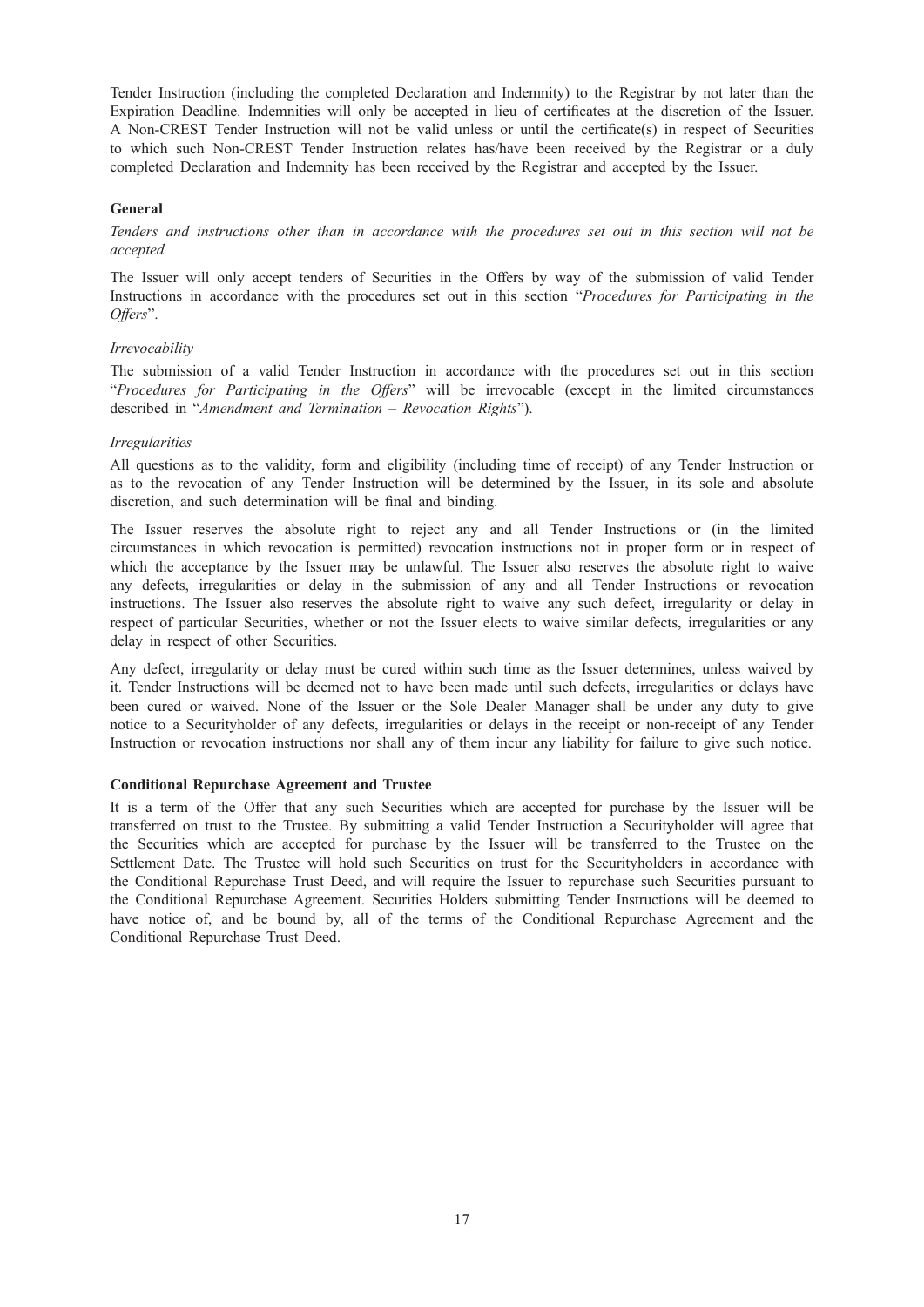### AMENDMENT AND TERMINATION

#### Amendment and Termination

Notwithstanding any other provision of the Offers, the Issuer may, subject to applicable laws, at its option and in its sole and absolute discretion, at any time before any acceptance by the Issuer of Securities validly tendered in that Offer:

- (a) Extension or re-opening: in respect of the relevant Offer, extend the Expiration Deadline or re-open such Offer, as applicable (in which case all references in this Tender Offer Memorandum to the Expiration Deadline shall, unless the context otherwise requires, be to the latest time and date, as the case may be, to which the Expiration Deadline has been so extended or such Offer re-opened);
- (b) Amendment of other terms: otherwise amend the relevant Offer in any respect (including, but not limited to, any amendment to any of the Purchase Price or the Settlement Date);
- (c) Delay: delay acceptance or, subject to applicable law, purchase of Securities tendered in the relevant Offer until satisfaction or waiver of the conditions to such Offer, even if the Offer has expired; or
- (d) Termination: terminate the relevant Offer, including with respect to Tender Instructions submitted before the time of such termination.

The Issuer reserves the right at any time to waive any or all of the conditions of the Offers as set out in this Tender Offer Memorandum.

The Issuer will ensure an announcement is made of any such extension, re-opening, amendment or termination as soon as is reasonably practicable after the relevant decision is made. To the extent a decision is made to waive any condition of either Offer generally (as opposed to in respect of certain tenders of Securities only), such decision will also be announced as soon as is reasonably practicable after it is made. (See "Terms and Conditions of the Offers – Announcements".) If the Issuer amends an Offer in any way that, in the opinion of the Issuer (in consultation with the Sole Dealer Manager), is materially prejudicial to Securityholders that have already tendered Securities in the relevant Offer, the announcement of such amendment shall include a statement that in the Issuer's opinion such amendment is materially prejudicial to such Securityholders.

In the event an Offer is terminated, notwithstanding the irrevocability of all Tender Instructions, all Tender Instructions in respect of Securities of the relevant Series will be deemed to be revoked automatically.

#### Revocation Rights

If the Issuer announces an amendment to an Offer that, in the opinion of the Issuer (in consultation with the Sole Dealer Manager), is materially prejudicial to Securityholders that have already tendered Securities in the relevant Offer before the announcement of such amendment, then such tenders of Securities may be revoked at any time from the date and time of such announcement until 1.00 p.m. (London time) on the fourth Business Day following such announcement (subject to the earlier deadlines required by the CREST and any intermediary through which Securityholders hold their Securities).

For the avoidance of doubt, any extension or re-opening of an Offer (including any amendment in relation to the Expiration Deadline and/or the Settlement Date) in accordance with the terms of the Offers as described in this section "Amendment and Termination" shall not be considered materially prejudicial to Securityholders that have already tendered Securities in the relevant Offer (provided that the settlement dates of such Offer as so extended or re-opened will be completed by the Issuer by no later than the day falling ten Business Days after the originally scheduled Settlement Date).

Securityholders wishing to exercise any right of revocation as set out above should do so in accordance with the procedures set out in "Procedures for Participating in the Offers". Securityholders who have submitted a Tender Instruction and who wish to revoke their Tender Instruction should contact the Registrar in good time for further details in connection with the process for submitting their revocation request. Beneficial owners of Securities that are held through an intermediary are advised to check with such entity when it would require receipt of instructions to revoke a tender of Securities in the relevant Offer in order to meet the above deadline. For the avoidance of doubt, any Securityholder who does not exercise any such right of revocation in the circumstances and in the manner specified above shall be deemed to have waived such right of revocation and its original Tender Instruction will remain effective.

Securityholders are advised to check with any bank, securities broker or other intermediary through which they hold Securities when such intermediary would require to receive revocation instructions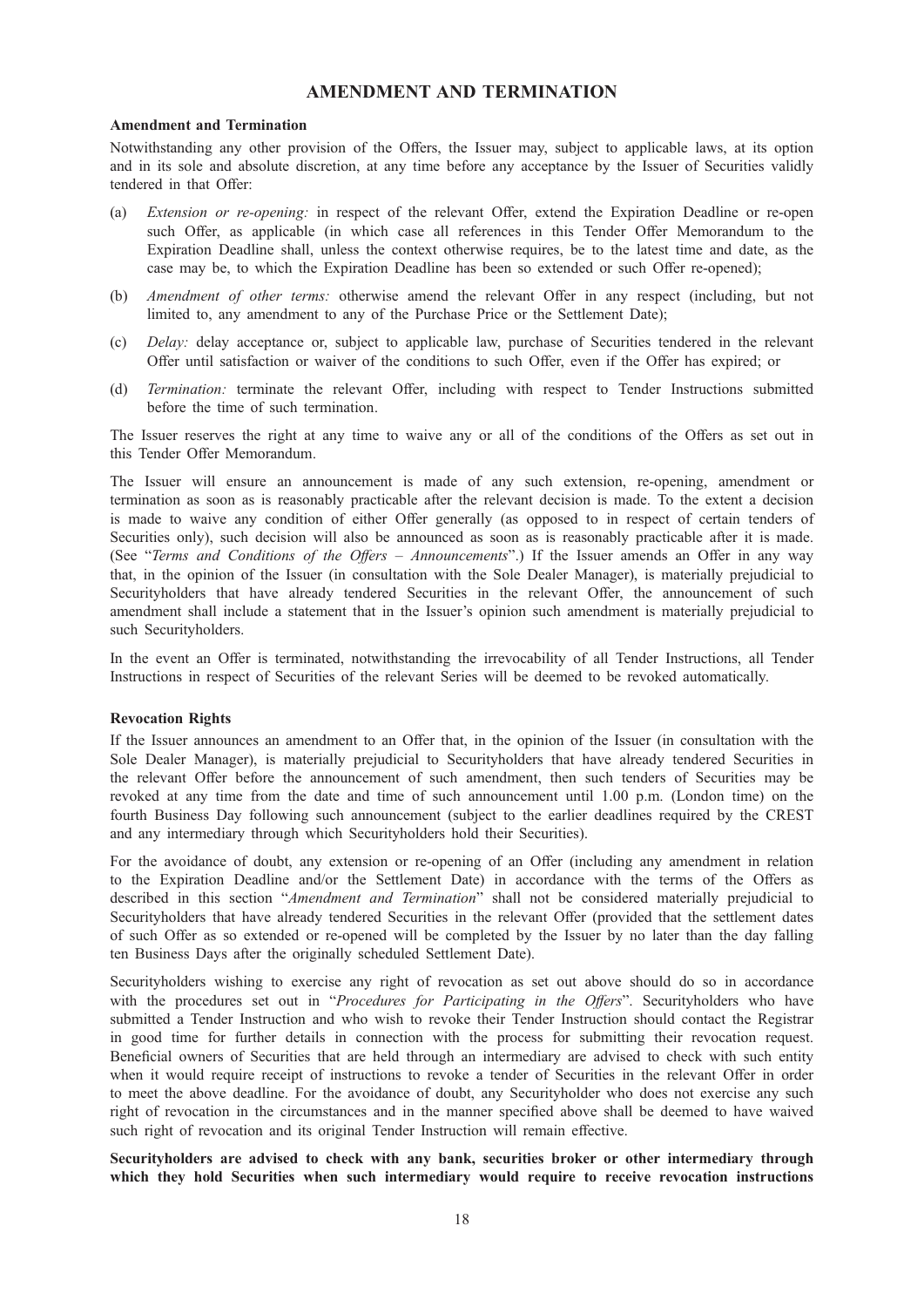from a Securityholder in order for that Securityholder to be able to revoke their instruction to participate in, the Offers before the deadline specified above. The deadlines set by any such intermediary and CREST for the revocation instructions will be earlier than the relevant deadline specified above.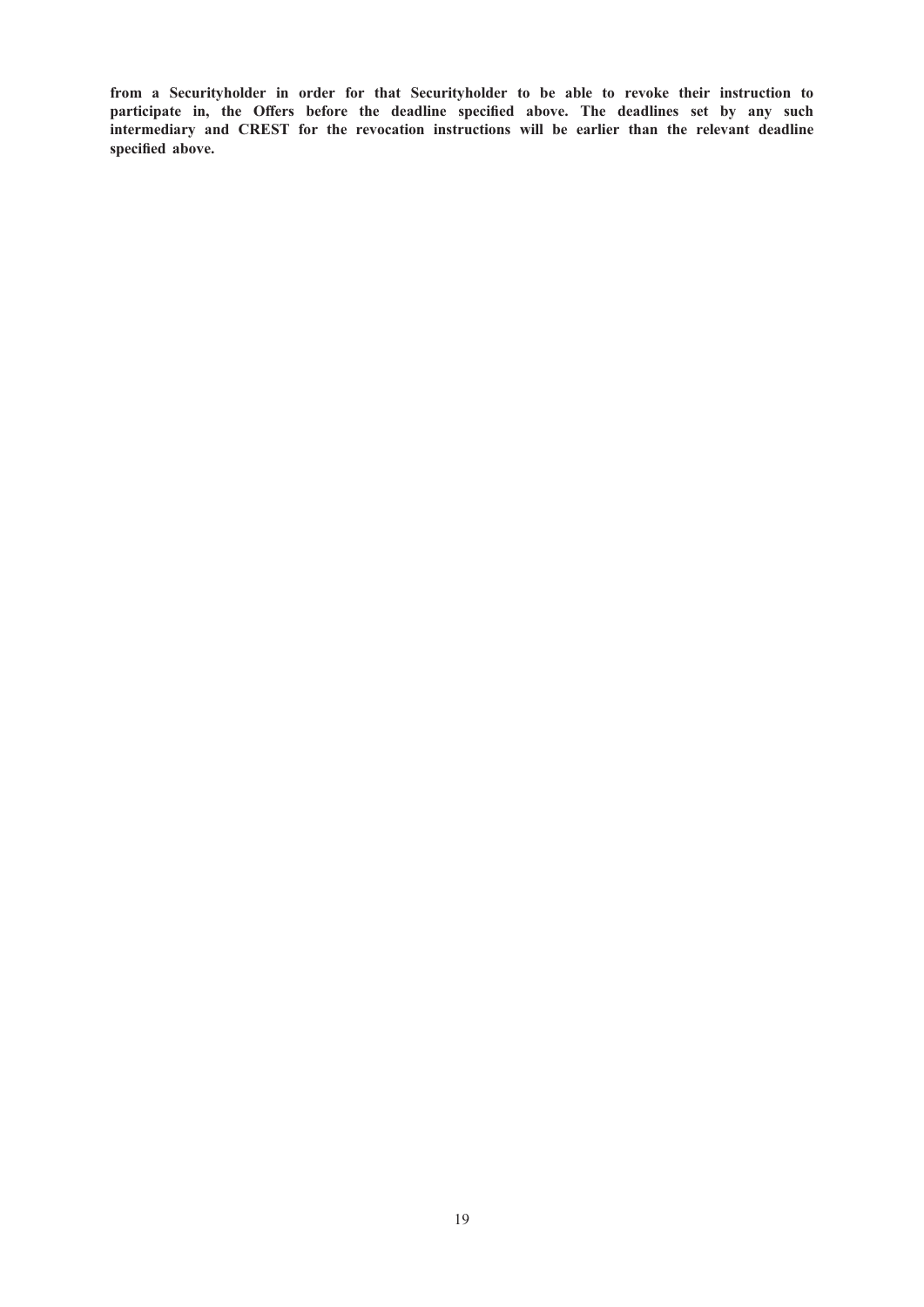### TAX CONSEQUENCES

In view of the number of different jurisdictions where tax laws may apply to a Securityholder, this Tender Offer Memorandum does not discuss the tax consequences to Securityholders of the purchase of Securities by the Issuer pursuant to the Offers. Securityholders are urged to consult their own professional advisers regarding these possible tax consequences under the laws of the jurisdictions that apply to them or to the sale of their Securities and their receipt of the relevant Purchase Consideration and the relevant Accrued Dividend Payment. Securityholders are liable for their own taxes and similar or related payments imposed on them under the laws of any applicable jurisdiction, and have no recourse to the Issuer, the Sole Dealer Manager or the Registrar with respect to such taxes arising in connection with the Offers.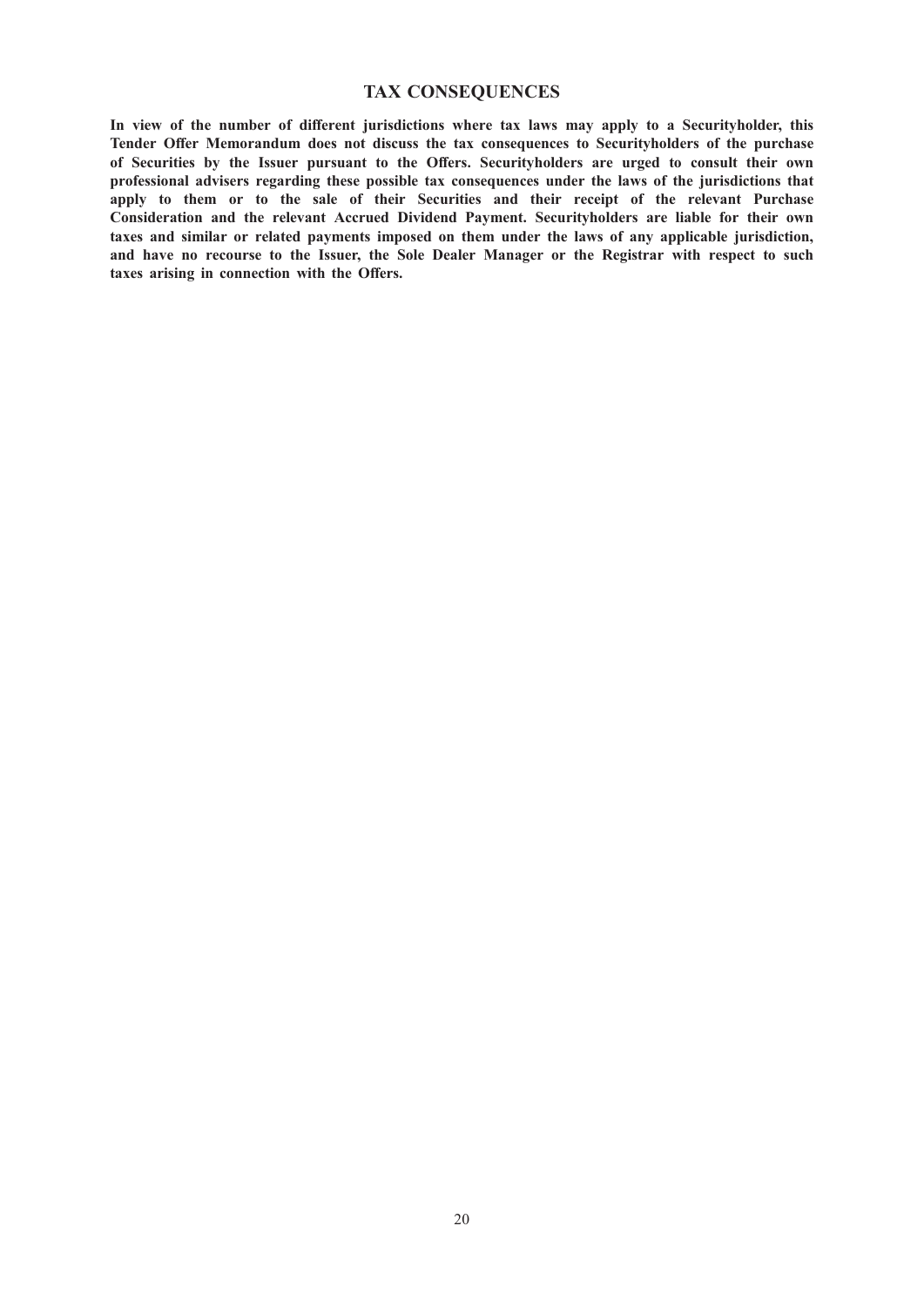### SOLE DEALER MANAGER AND REGISTRAR

The Issuer has retained NatWest Markets Plc to act as Sole Dealer Manager for the Offers and Computershare Investor Services PLC to act as Registrar. The Issuer has entered into a dealer manager agreement with the Sole Dealer Manager, which contains certain provisions regarding payment of fees, expense reimbursement and indemnity arrangements relating to the Offers.

The Sole Dealer Manager and its affiliates may contact Securityholders regarding the Offers, and may request brokerage houses, custodians, nominees, fiduciaries and others to forward this Tender Offer Memorandum and related materials to Securityholders.

The Sole Dealer Manager and its affiliates have provided and continue to provide certain investment banking services to the Issuer for which they have received and will receive compensation that is customary for services of such nature.

The Sole Dealer Manager and/or its affiliates may have a holding in, or may from time to time provide advice or other investment services in relation to, or engage in transactions involving, the Securities. Further, the Sole Dealer Manager may (i) submit Tender Instructions for their own account and (ii) submit Tender Instructions, (subject always to the Offer and Distribution Restrictions) on behalf of other Securityholders.

None of the Sole Dealer Manager, the Registrar or any of their respective directors, officers, employees, agents or affiliates assumes any responsibility for the accuracy or completeness of the information concerning the Offers, the Issuer, any of its affiliates or the Securities contained in this Tender Offer Memorandum or for any failure by the Issuer to disclose events that may have occurred and may affect the significance or accuracy of such information.

None of the Sole Dealer Manager, the Registrar, the Issuer, nor any director, officer, employee, agent or affiliate of any such person, is acting for any Securityholder, or will be responsible to any Securityholder for providing any protections which would be afforded to its clients or for providing advice in relation to the Offers, and accordingly none of the Sole Dealer Manager, the Registrar or any of their respective directors, officers, employees or affiliates make any representation or recommendation whatsoever regarding the Offers or any recommendation as to whether Securityholders should tender Securities in the Offers or otherwise participate in the Offers,

The Registrar is an agent of the Issuer and owes no duty to any holders of Securities.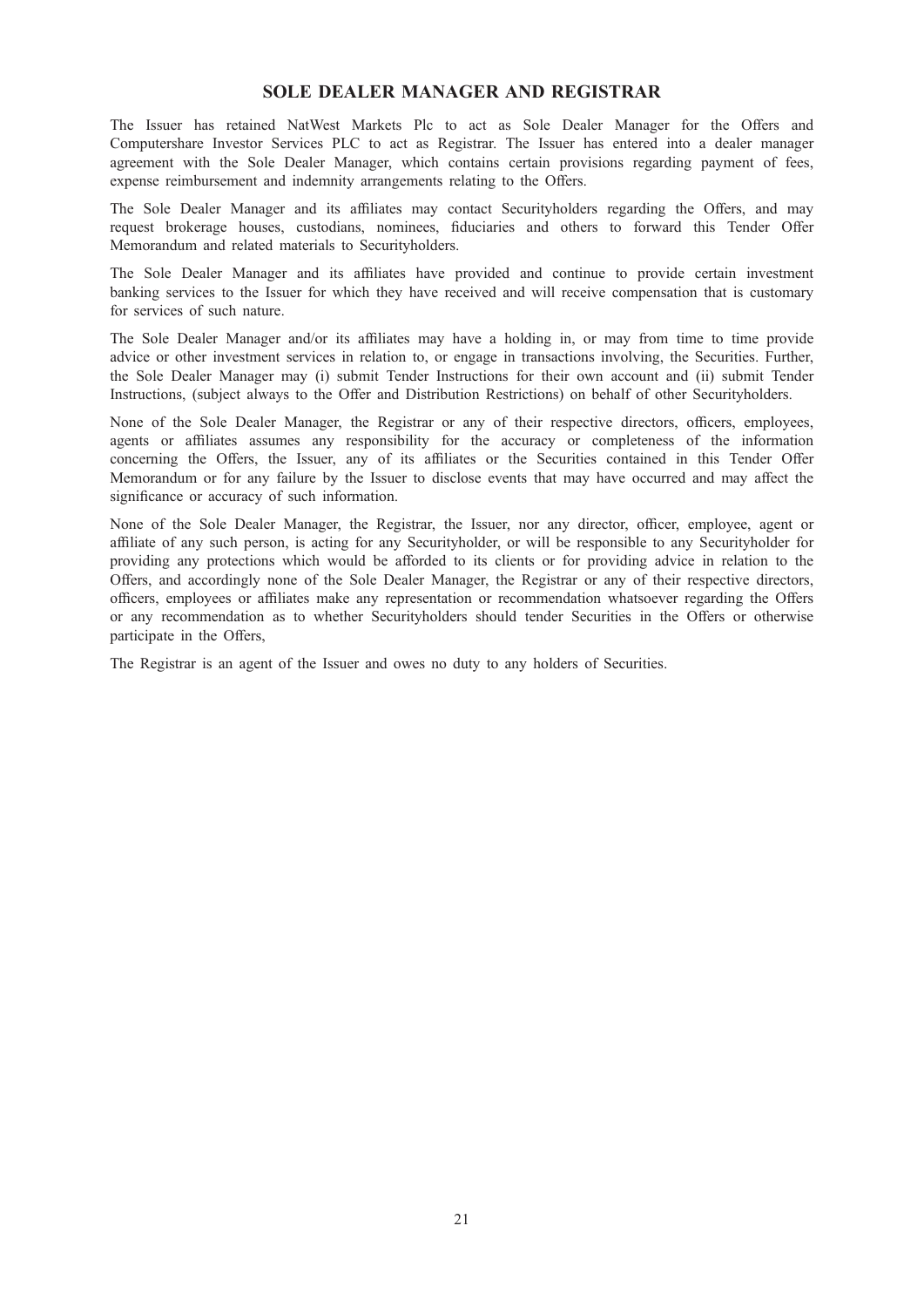### OFFER AND DISTRIBUTION RESTRICTIONS

This Tender Offer Memorandum does not constitute an invitation to participate in the Offers in any jurisdiction in which, or to any person to or from whom, it is unlawful to make such invitation or for there to be such participation under applicable securities laws. The distribution of this Tender Offer Memorandum in certain jurisdictions may be restricted by law. Persons into whose possession this Tender Offer Memorandum comes are required by each of the Issuer, the Sole Dealer Manager and the Registrar to inform themselves about and to observe any such restrictions.

#### United States

The Offers are not being made and will not be made, directly or indirectly, in or into, or by use of the mails of, or by any means or instrumentality of interstate or foreign commerce of, or of any facilities of a national securities exchange of, the United States or to any U.S. Person (as defined in Regulation S of the United States Securities Act of 1933, as amended (each a "U.S. Person")). This includes, but is not limited to, facsimile transmission, electronic mail, telex, telephone, the internet and other forms of electronic communication. Accordingly, copies of this Tender Offer Memorandum and any other documents or materials relating to the Offers are not being, and must not be, directly or indirectly, mailed or otherwise transmitted, distributed or forwarded (including, without limitation, by custodians, nominees or trustees) in or into the United States or to a U.S. Person and the Securities cannot be tendered in the Offers by any such use, means, instrumentality or facility or from or within or by persons located or resident in the United States or by any U.S. Person. Any purported tender of Securities in the Offers resulting directly or indirectly from a violation of these restrictions will be invalid and any purported tender of Securities made by a person located in the United States, a U.S. Person, by any person acting for the account or benefit of a U.S. Person, or by any agent, fiduciary or other intermediary acting on a non-discretionary basis for a principal giving instructions from within the United States will be invalid and will not be accepted.

Each holder of Securities participating in an Offer will represent that it is not a U.S. Person located in the United States and is not participating in such Offer from the United States, or it is acting on a non-discretionary basis for a principal located outside the United States that is not giving an order to participate in such Offer from the United States and who is not a U.S. Person. For the purposes of this and the above paragraph, "United States" means the United States of America, its territories and possessions (including Puerto Rico, the U.S. Virgin Islands, Guam, American Samoa, Wake Island and the Northern Mariana Islands), any state of the United States of America and the District of Columbia.

#### United Kingdom

The communication of this Tender Offer Memorandum and any other documents or materials relating to the Offers is not being made, and such documents and/or materials have not been approved, by an authorised person for the purposes of section 21 of the Financial Services and Markets Act 2000. Accordingly, such documents and/or materials are not being distributed to, and must not be passed on to, the general public in the United Kingdom. The communication of such documents and/or materials as a financial promotion is only being made to those persons in the United Kingdom falling within the definition of investment professionals (as defined in Article 19(5) of the Financial Services and Markets Act 2000 (Financial Promotion) Order 2005 (the "**Financial Promotion Order**")) or persons who are within Article 43(2) of the Financial Promotion Order (which includes an existing creditor of the Issuer and, therefore, includes the Securityholders) or any other persons to whom it may otherwise lawfully be made under the Financial Promotion Order.

#### France

The Offers are not being made, directly or indirectly, in the Republic of France ("France") other than to qualified investors (investisseurs qualifiés) as defined in Article L.411-2 1° of the French Code monétaire et financier. Neither this Tender Offer Memorandum nor any other documents or materials relating to the Offers have been or shall be distributed in France other than to qualified investors (investisseurs qualifiés) and only qualified investors *(investisseurs qualifiés)* are eligible to participate in the Offers. This Tender Offer Memorandum and any other document or material relating to the Offers have not been and will not be submitted for clearance to nor approved by the Autorité des marchés financiers.

#### Belgium

Neither this Tender Offer Memorandum nor any other documents or materials relating to the Offers have been submitted to or will be submitted for approval or recognition to the Belgian Financial Services and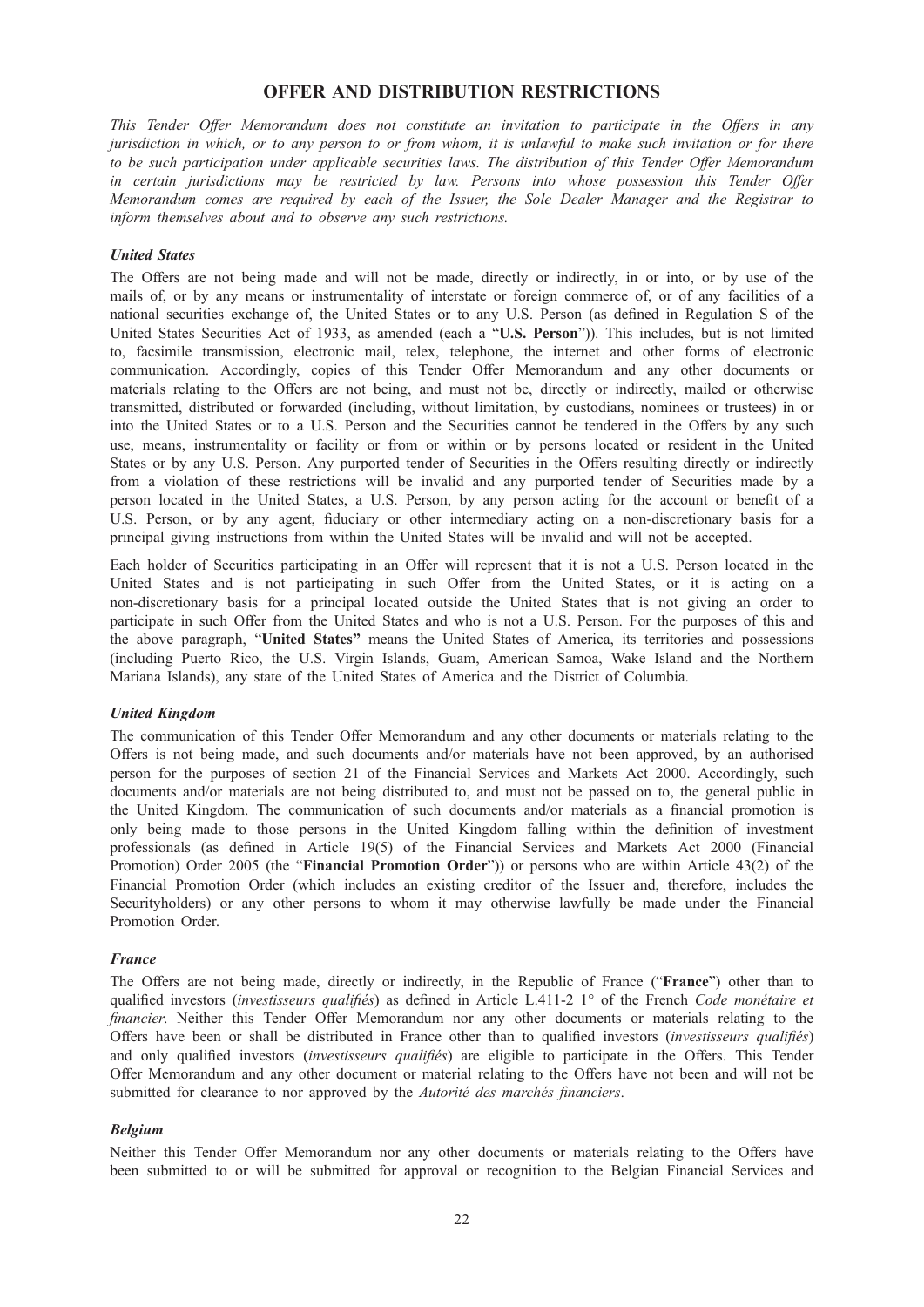Markets Authority and, accordingly, the Offers may not be made in Belgium by way of a public offering, as defined in Article 3 of the Belgian Law of 1 April 2007 on public takeover bids, as amended or replaced from time to time. Accordingly, the Offers may not be advertised and the Offers will not be extended, and neither this Tender Offer Memorandum nor any other documents or materials relating to the Offers (including any memorandum, information circular, brochure or any similar documents) has been or shall be distributed or made available, directly or indirectly, to any person in Belgium other than "qualified investors" within the meaning of Article 10 of the Belgian Law of 16 June 2006 on public offerings of investment instruments and the admission of investment instruments to trading on regulated markets (as amended from time to time).

### **Italy**

None of the Offers, this Tender Offer Memorandum or any other documents or materials relating to the Offers have been or will be submitted to the clearance procedure of the Commissione Nazionale per le Società e la Borsa ("CONSOB").

The Offers are being carried out in the Republic of Italy as an exempted offers pursuant to article 101-bis, paragraph 3-bis of the Legislative Decree No. 58 of 24 February 1998, as amended (the "Financial Services Act") and article 35-bis, paragraph 4 of CONSOB Regulation No. 11971 of 14 May 1999.

Securityholders, or beneficial owners of the Securities, can tender some or all of their Securities pursuant to the Offers through authorised persons (such as investment firms, banks or financial intermediaries permitted to conduct such activities in Italy in accordance with the Financial Services Act, CONSOB Regulation No. 20307 of 15 February 2018, as amended from time to time, and Legislative Decree No. 385 of 1 September 1993, as amended) and in compliance with applicable laws and regulations or with requirements imposed by CONSOB or any other Italian authority.

Each intermediary must comply with the applicable laws and regulations concerning information duties visà-vis its clients in connection with the Securities or the Offers.

### General

Neither this Tender Offer Memorandum nor the electronic transmission thereof constitutes an offer to buy or the solicitation of an offer to sell Securities (and tenders of Securities for purchase pursuant to the Offers will not be accepted from Securityholders) in any circumstances in which such offer or solicitation is unlawful. In those jurisdictions where the securities, blue sky or other laws require an Offer to be made by a licensed broker or dealer and the Sole Dealer Manager or any of its affiliates is such a licensed broker or dealer in any such jurisdiction, such Offer shall be deemed to be made by the Sole Dealer Manager or such affiliate, as the case may be, on behalf of the Issuer in such jurisdiction.

In addition to the representations referred to above in respect of the United States, each Securityholder participating in an Offer will be deemed to give certain other representations as set out in "Procedures for Participating in the Offers" will be deemed to give certain representations in respect of the other jurisdictions referred to above and generally as described in "Procedures for Participating in the Offers". Any tender of Securities for purchase pursuant to the Offers from a Securityholder that is unable to make these representations will not be accepted.

Each of the Issuer and the Sole Dealer Manager reserves the right, in its sole and absolute discretion, to investigate, in relation to any tender of Securities for purchase pursuant to an Offer, whether any such representation given by a Securityholder is correct and, if such investigation is undertaken and as a result the Issuer determines (for any reason) that such representation is not correct, such tender or submission may be rejected.